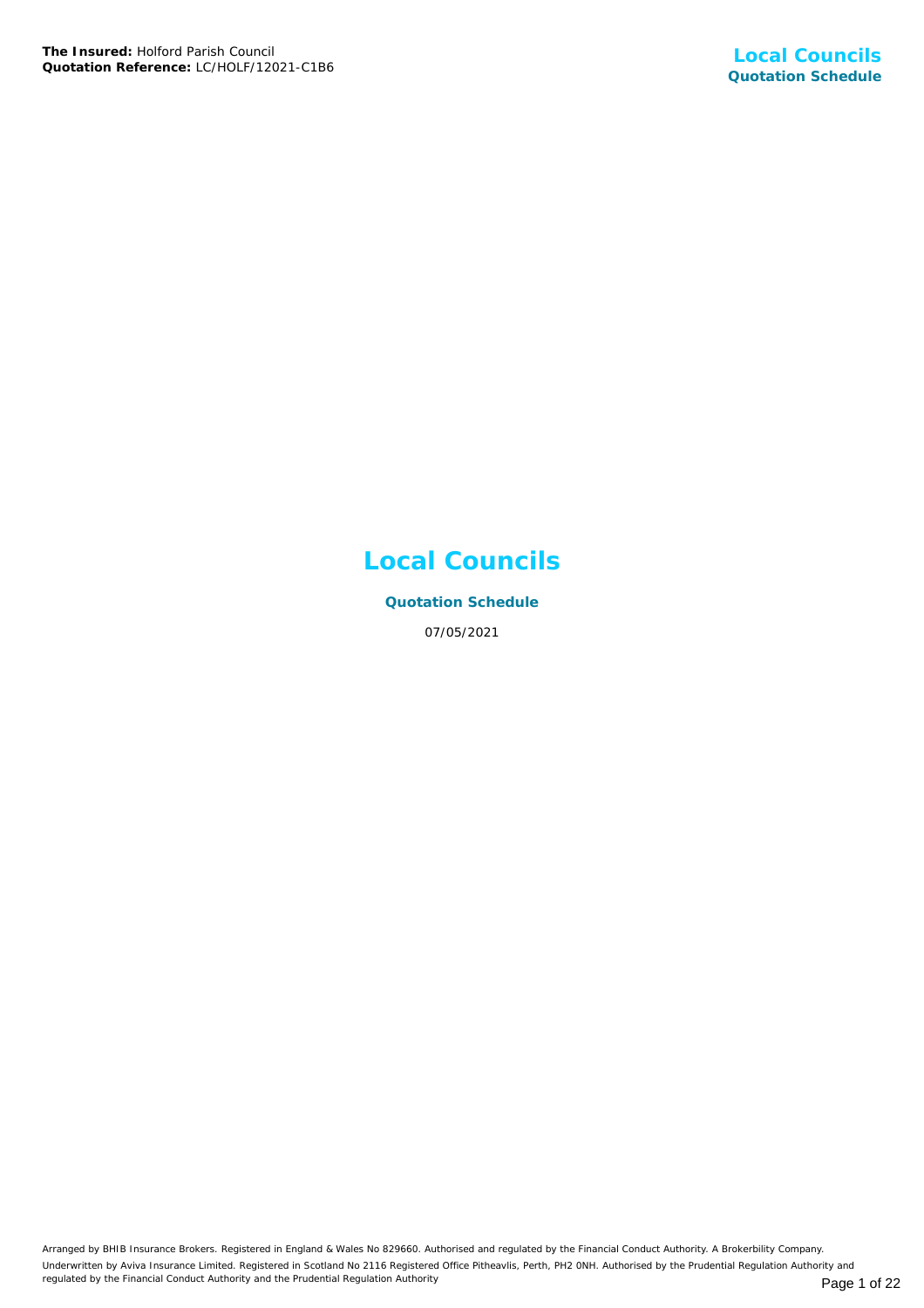#### *Important (Material Circumstances)*

*If the information in The Schedule is incorrect or incomplete, or if the insurance does not meet Your requirements, please tell Us as soon as possible. You are reminded of the need to tell Us immediately of any circumstances or changes which We would take into account in Our assessment or acceptance of this insurance as failure to disclose all relevant circumstances may invalidate Your policy, or may result in the policy not operating fully.*

| Your Details                                                   |                                                                                     |
|----------------------------------------------------------------|-------------------------------------------------------------------------------------|
|                                                                |                                                                                     |
| Name of Council:                                               | <b>Holford Parish Council</b>                                                       |
| Correspondence Address:                                        | Coach House 1, Alfoxton Park<br>Holford<br>Bridgwater<br>Somerset<br><b>TA5 1SG</b> |
| Business:                                                      | Local Council                                                                       |
| Schedule produced on:                                          | 07/05/2021                                                                          |
| The county association of local council you are affiliated to: | Somerset                                                                            |
| Population of Council Area:                                    | Up to 500                                                                           |
| Period of Insurance                                            |                                                                                     |
| Effective dates<br>From:<br>To:                                | 01 June 2021<br>31 May 2022                                                         |
|                                                                |                                                                                     |
| Renewal date:                                                  | 01 June 2022                                                                        |
| Your Insurance Adviser's Details                               |                                                                                     |

BHIB Limited AGM House 3 Barton Close Grove Park Enderby Leicester LE19 1SJ

The Schedule details for each Section are shown in the following pages.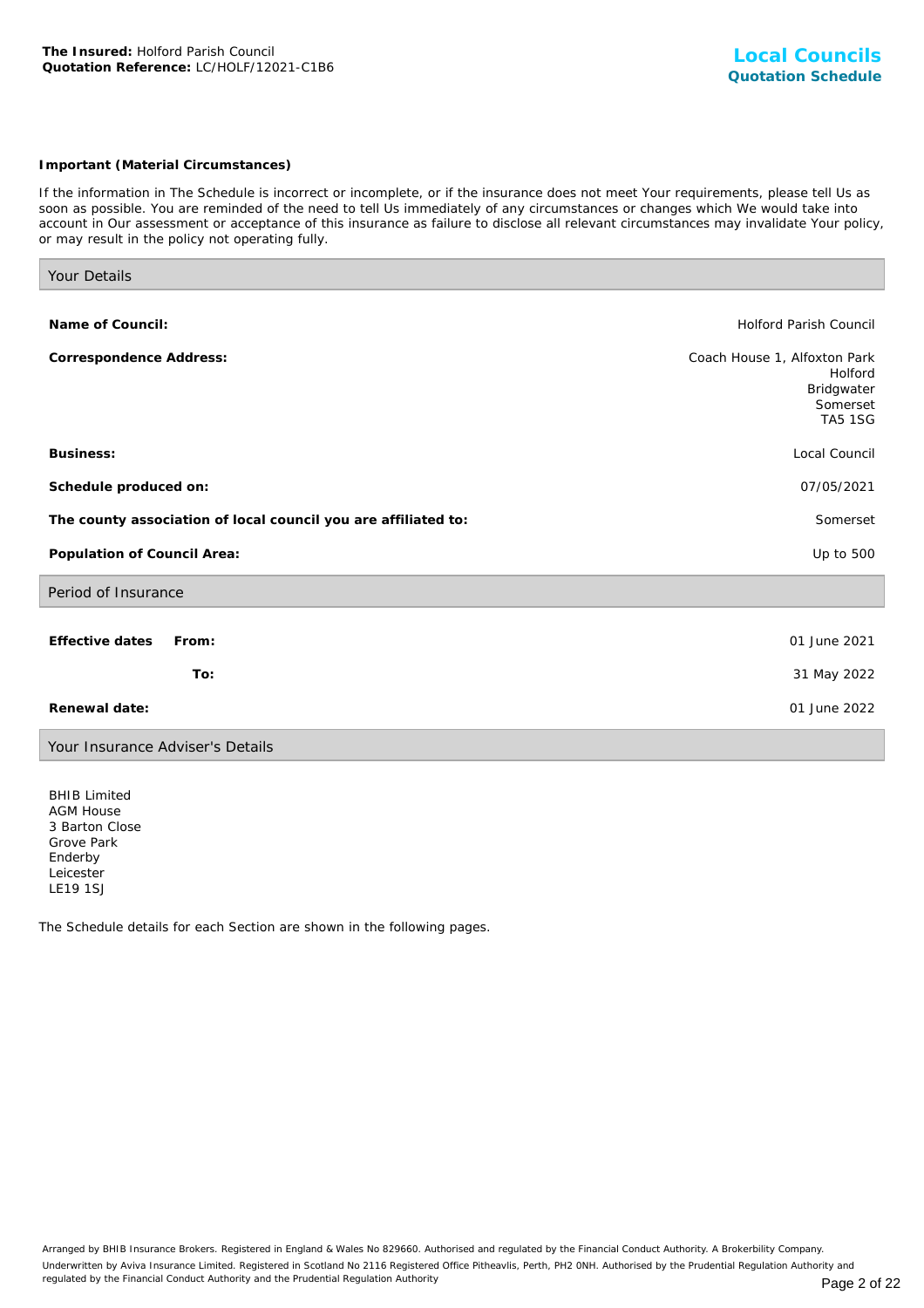# Premium Details **Annual Premium (excluding Terrorism):** £600.07 **Insurance Premium Tax:** £72.01 Total Amount Due (excluding Terrorism): **EXADS** 2008 2012 12:30 2014 2015 2021 203 **Overall Annual Premium:** £600.07 **Overall Insurance Premium Tax:** £72.01 **Overall Amount Due:**  $6672.08$

Arranged by BHIB Insurance Brokers. Registered in England & Wales No 829660. Authorised and regulated by the Financial Conduct Authority. A Brokerbility Company. Underwritten by Aviva Insurance Limited. Registered in Scotland No 2116 Registered Office Pitheavlis, Perth, PH2 0NH. Authorised by the Prudential Regulation Authority and regulated by the Financial Conduct Authority and the Prudential Regulation Authority **Page 3 of 22** Page 3 of 22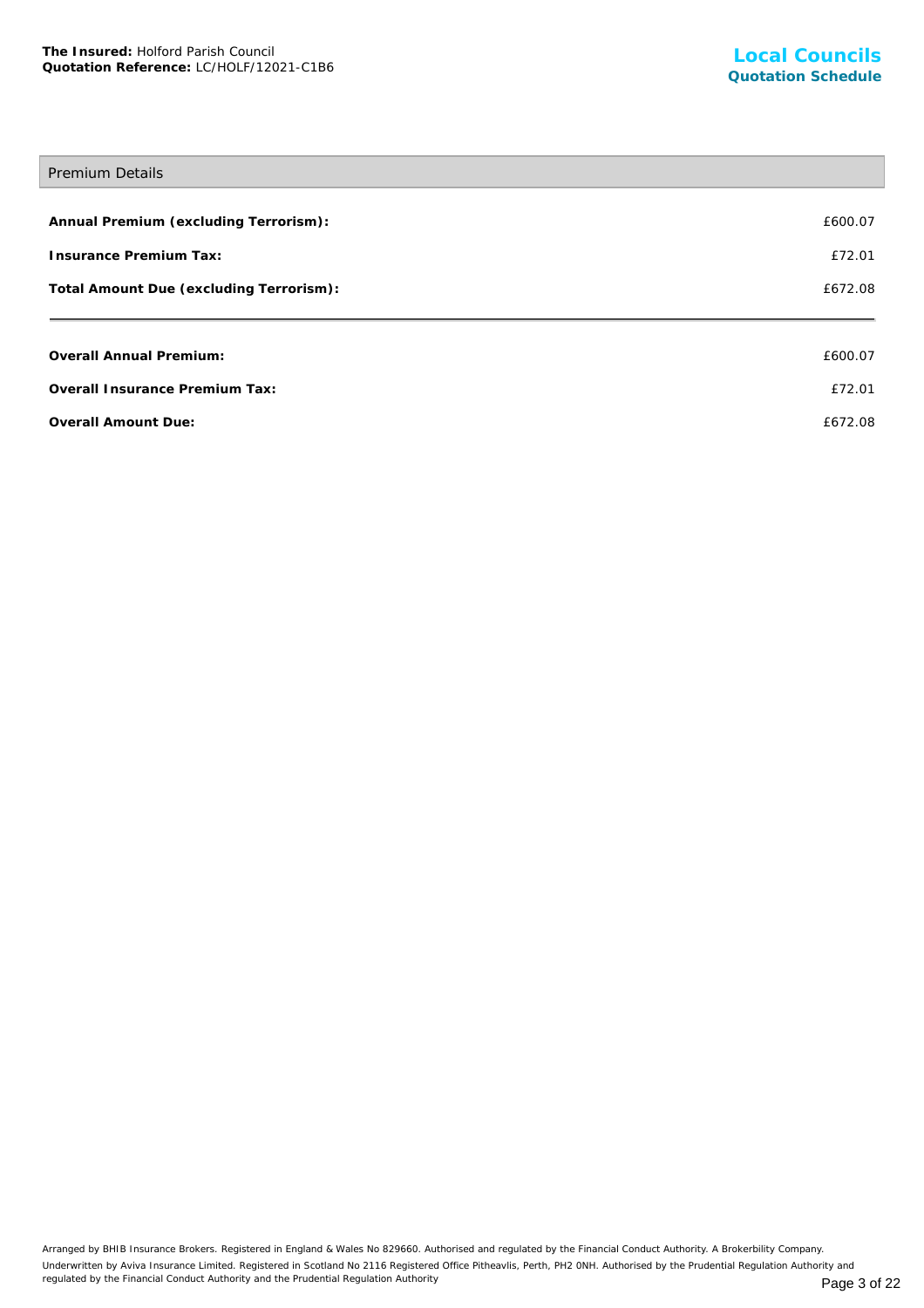| Cover Summary                                           |                 |                    |
|---------------------------------------------------------|-----------------|--------------------|
| Section                                                 | Cover Operative | Limit of Indemnity |
| Property Damage                                         | Covered         | As per Schedule    |
| Money                                                   | Covered         | As per Schedule    |
| <b>Business Interruption</b>                            | Covered         | As per Schedule    |
| Employers' Liability                                    | Covered         | £10,000,000        |
| Public and Products Liability                           | Covered         | £10,000,000        |
| <b>Fidelity Guarantee</b>                               | Covered         | £100,000           |
| No Claims Discount and Application of Excess Protection | Not Covered     | Not Applicable     |
| Libel and Slander                                       | Covered         | £250,000           |
| Officials Indemnity                                     | Covered         | £500,000           |
| Personal Accident                                       | Covered         | £100,000           |
| Legal Expenses                                          | Covered         | £250,000           |
| Data Breach Response                                    | Not Covered     | Nil                |

Applicable to all Sections where stated.

**Excess**

From the amount of all claims in respect of one Occurrence, which shall be adjusted in accordance with the terms Exclusions and Conditions of this Policy, the Insurer will deduct the amount of the Excess stated.

Insurance Limits (and Sub-limits) are inclusive of Excesses.

Only one Excess will apply in respect of any one Occurrence. In the event that more than one Excess applies, then only the higher Excess will apply.

#### **Sub Limits**

Sub-limits form part of the Limit of Liability and, unless otherwise stated, do not apply in addition to it.

All Limits of Liability apply any one Occurrence.

Limits are inclusive of the Excess unless otherwise stated.

If more than one Sub-limit applies to the same loss, the Insurer's liability will be limited to the lesser Sub-limit.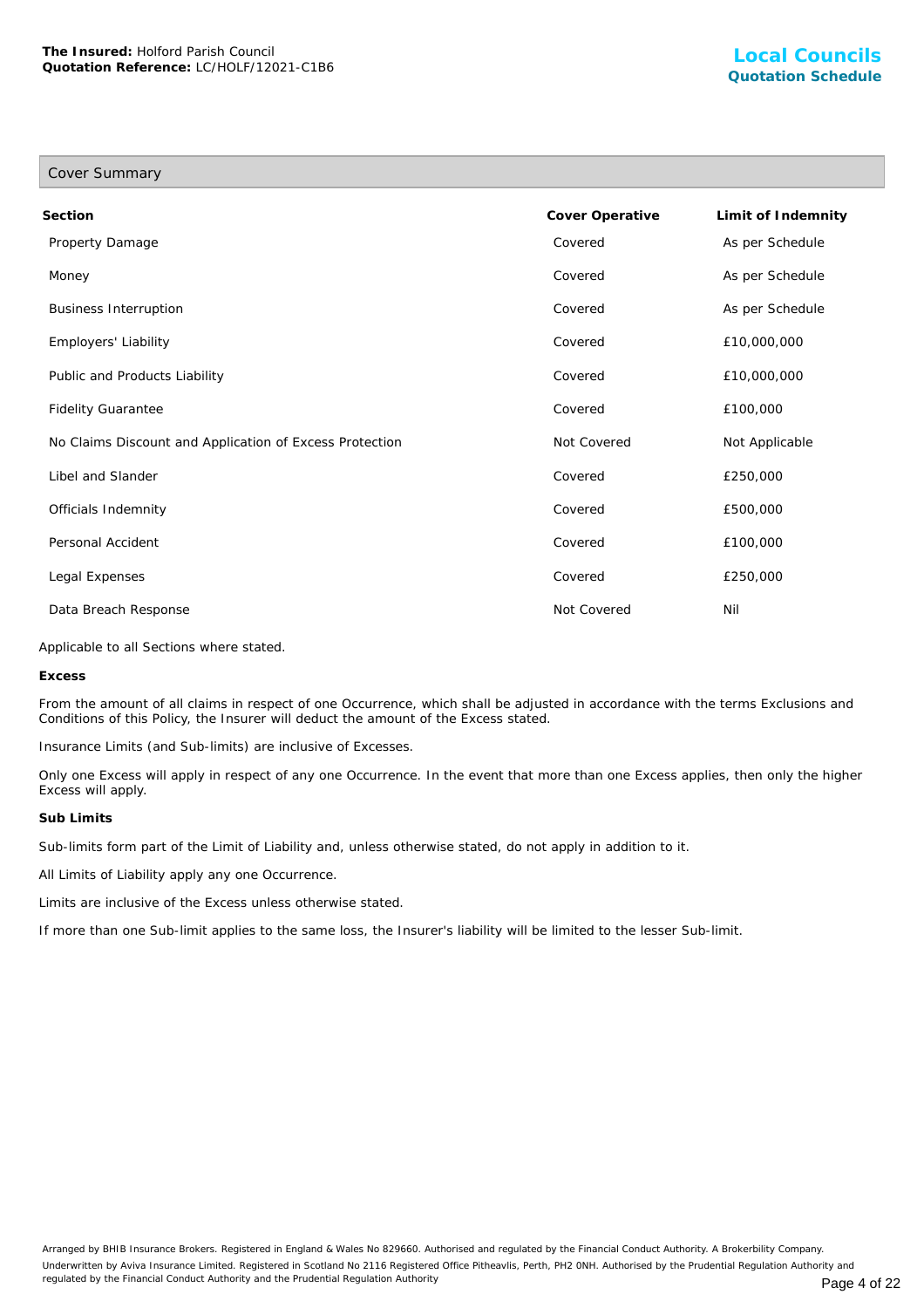## **Part A - Property Damage and Business Interruption**

| Section 1 - Property Damage                              |             |             |  |  |  |
|----------------------------------------------------------|-------------|-------------|--|--|--|
| <b>Declared Value</b><br>Sum Insured<br>Property Insured |             |             |  |  |  |
| <b>Buildings</b>                                         | £41,616     | £49,939     |  |  |  |
| Contents                                                 | £7,500      | £9,000      |  |  |  |
| Other Property Insured away from the Premises            |             |             |  |  |  |
| <b>Street Furniture</b>                                  | £20,000     | £24,000     |  |  |  |
| Gates and Fences                                         | £7,500      | £9,000      |  |  |  |
| Playground Equipment                                     | £40,000     | £48,000     |  |  |  |
| <b>CCTV Equipment</b>                                    | Not Insured | Not Insured |  |  |  |
| War Memorials                                            | £20,000     | £24,000     |  |  |  |
| <b>Ground Surfaces</b>                                   | Not Insured | Not Insured |  |  |  |
| Mowers and Machinery                                     | £5,000      | £6,000      |  |  |  |
| Sports Equipment                                         | £5,000      | £6,000      |  |  |  |
| Regalia                                                  | Not Insured | Not Insured |  |  |  |
| Terrorism                                                | Not Insured |             |  |  |  |

**Section Excess:** £125

**Excess in respect of all Subsidence claims:** £1,000

**Excess in respect of all Terrorism claims:** Nil

**Territorial Limits:** Great Britain, Northern Ireland, the Channel Islands and the Isle of Man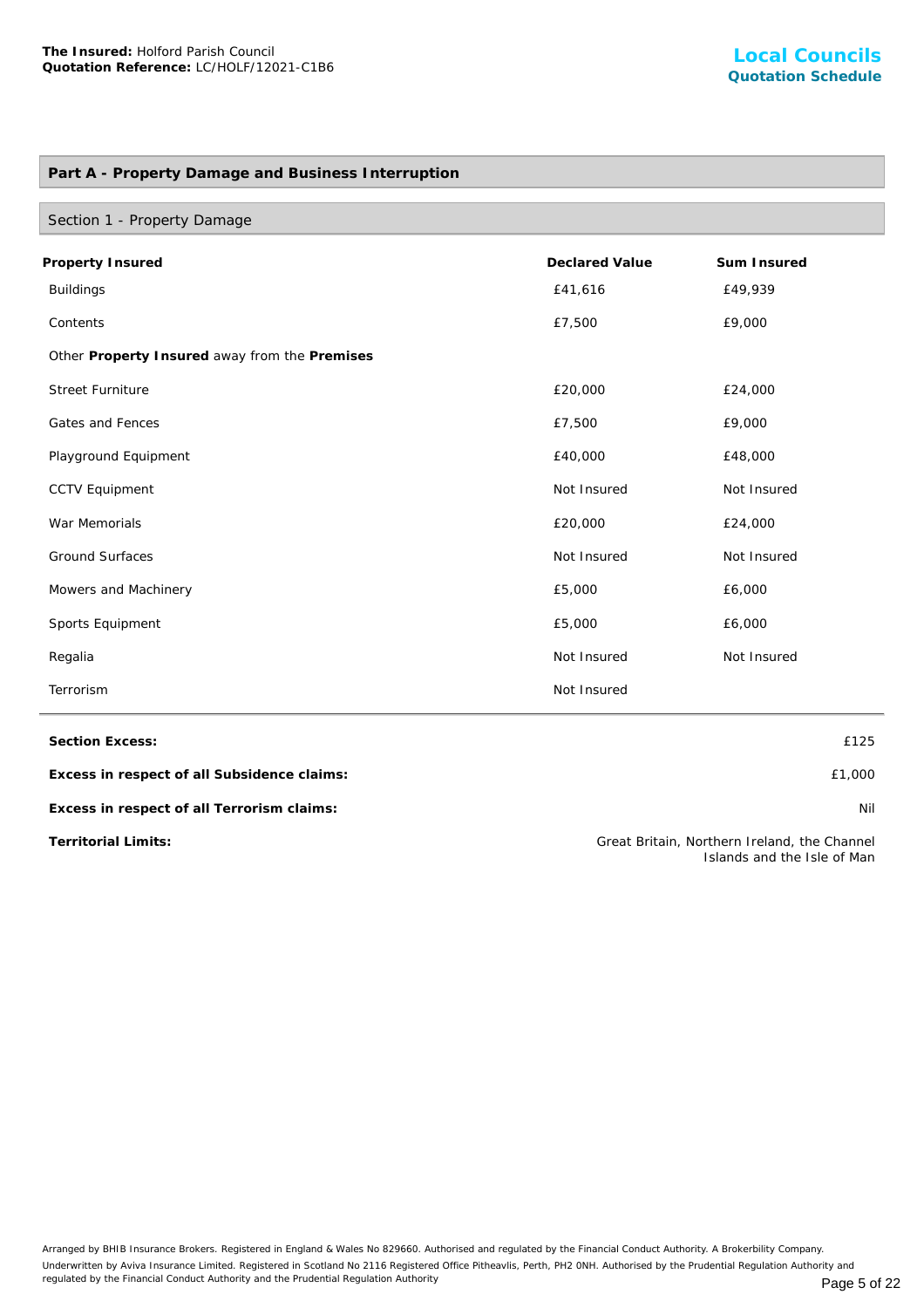## Property Damage Extensions - Sub-Limits

|                                                 | Sub-Limit of Indemnity                                                |
|-------------------------------------------------|-----------------------------------------------------------------------|
| Decontamination and Clean Up Expense            | £25,000                                                               |
| Deterioration of Freezer Stock                  | £1,000                                                                |
| Fire Brigade Charges and Extinguishing Expenses | £25,000                                                               |
| Inadvertent Omission to Insure                  | £250,000                                                              |
| Involuntary Betterment                          | £25,000                                                               |
| Landscaping Costs                               | £25,000                                                               |
| Locks                                           | £5,000                                                                |
| Metered Utility Charges                         | £25,000                                                               |
| Mitigation of Environmental Impact              | 10% of the Building<br>Sum Insured or<br>£50,000 whichever is<br>less |
| Migration of Loss                               | £10,000                                                               |
| Motor Vehicles                                  | £10,000                                                               |
| Pair and Set / Consequential Reduction in Value | £10,000                                                               |
| Resilient Repairs - Extra Costs                 | £10,000                                                               |
| Third Party Sites                               | £10,000                                                               |
| Trace and Access                                | £25,000                                                               |
| Unauthorised Use of Metered Utilities           | £10,000                                                               |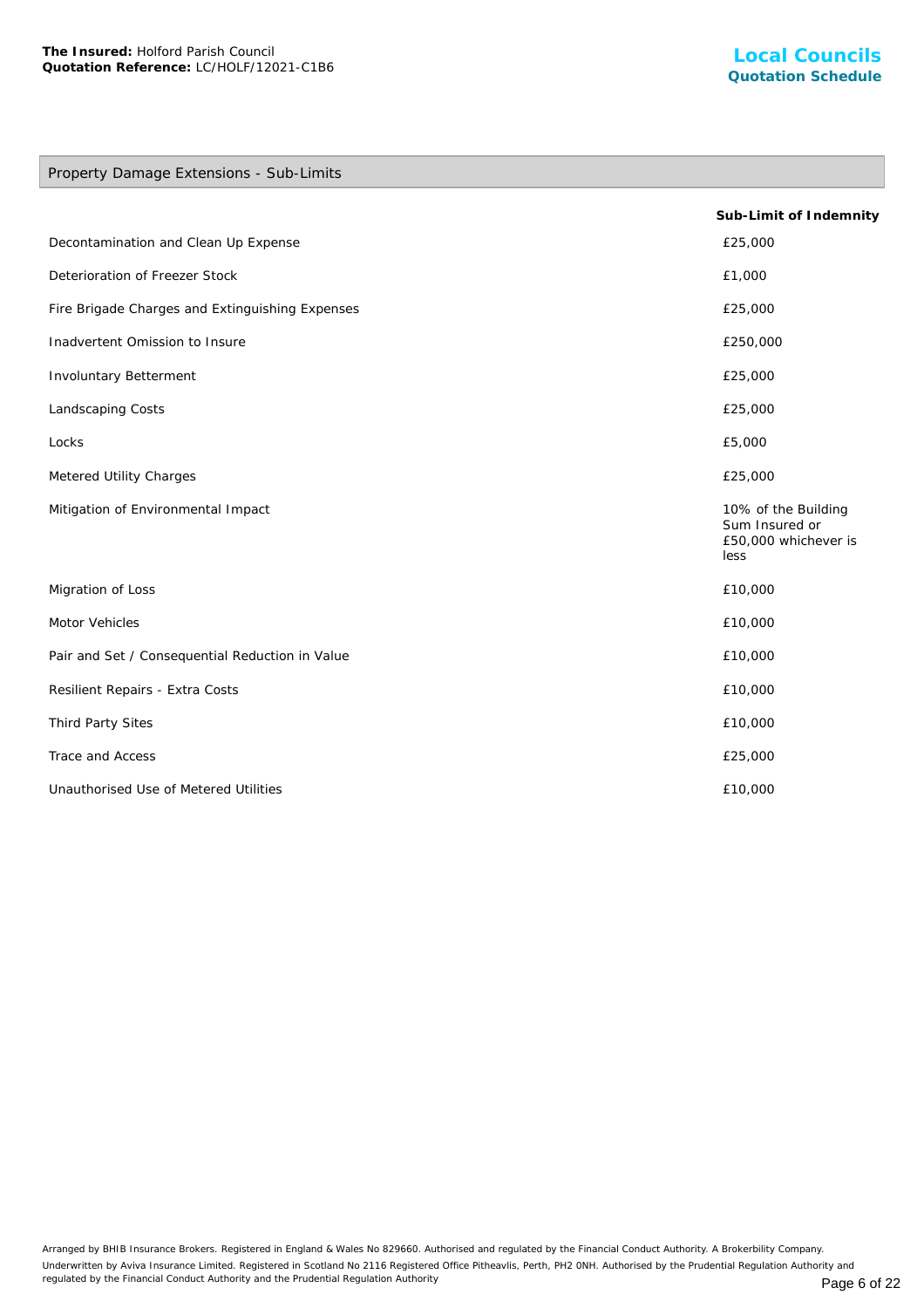## Section 1A - Money

| Money                                                                                  | l nsured |
|----------------------------------------------------------------------------------------|----------|
| Crossed cheques and other non-negotiable Money                                         | £250,000 |
| In Transit or in the Insured's premises during business hours, or in a bank night safe | £2,500   |
| In a locked safe at the Insured's premises out of business hours                       | £2,500   |
| Out of a safe at the Insured's premises out of business hours                          | £350     |
| In the private dwelling houses of any councillors or clerks                            | £350     |
| Whilst at exhibitions and/or fetes                                                     | £350     |

Personal Accident (Assault) - if any **Employee** or other person entrusted with money is injured as a direct result of theft or attempted theft of money involving assault or violence or the threat of assault or violence. Scale of benefits as follows:

| 1. Death                                                             | £25,000                                                                                           |
|----------------------------------------------------------------------|---------------------------------------------------------------------------------------------------|
| 2. Loss of Limb(s), Loss of Hearing, Loss of Sight or Loss of Speech | £25,000                                                                                           |
| 3. Permanent Total Disablement                                       | £25,000                                                                                           |
| 4. Temporary Total Disablement                                       | £100 per week                                                                                     |
| 5. Temporary Partial Disablement                                     | £50 per week                                                                                      |
| 6. The cost of professional counselling                              | £30 per hour<br>£1,000 per person<br>£5,000 in the<br>aggregate during the<br>Period of Insurance |
| 7. Clothing and Personal Effects                                     | £250                                                                                              |
| <b>Territorial Limits</b>                                            | Great Britain, Northern<br>Ireland, the Channel<br>Islands and the Isle of<br>Man                 |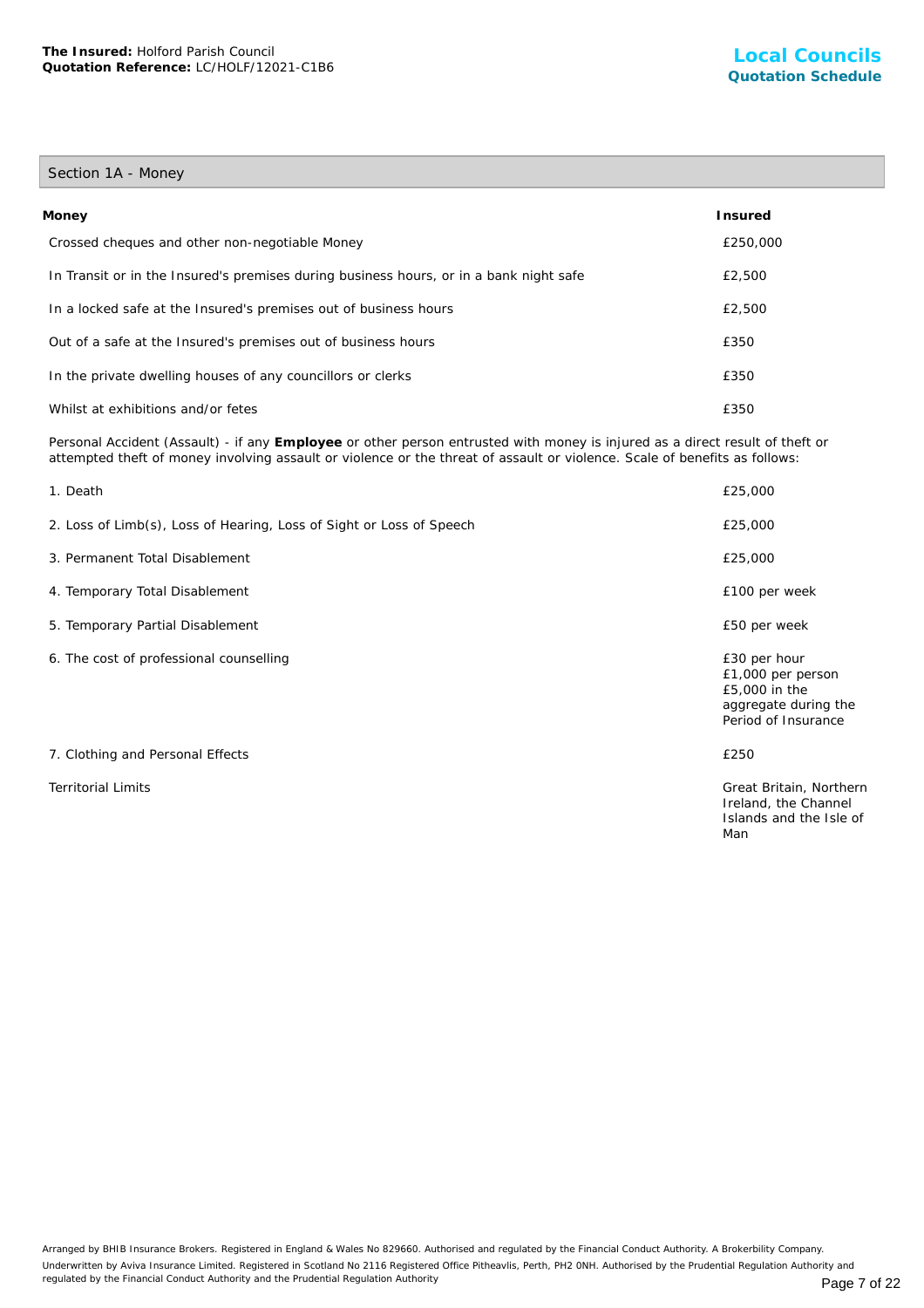## Section 2 - Business Interruption

|                                                                                      | Cover                                                                       | Sum Insured |
|--------------------------------------------------------------------------------------|-----------------------------------------------------------------------------|-------------|
| Item 1 - Gross Revenue<br>Maximum Indemnity Period: 12 Months                        | Insured                                                                     | £10,000     |
| Item 2 - Additional Increased Cost of Working                                        | Not Insured                                                                 |             |
| Item 3 - Standalone Increased Cost of Working<br>Maximum Indemnity Period: 12 Months | Insured                                                                     | £10,000     |
| Item 4 - Loss of Rent Receivable                                                     | Not Insured                                                                 |             |
| <b>Territorial Limits</b>                                                            | Great Britain, Northern Ireland, the Channel<br>Islands and the Isle of Man |             |

**Business Interruption Extensions – Sub-Limits**

The following Sub-Limits only apply when Section 2 Item 1 above is marked as 'Insured'.

|                                                 | Sub-Limit of Indemnity |
|-------------------------------------------------|------------------------|
| <b>Extended Premises</b>                        |                        |
| <b>Customers' Premises</b>                      | £50,000                |
| Suppliers' Premises                             | £50,000                |
| Third Party Premises                            | £50,000                |
| Transit                                         | £50,000                |
| Extended Incident                               |                        |
| Notifiable Human Disease and Other Health Risks | £50,000                |
| Prevention of Access and Loss of Attraction     | £50,000                |
| <b>Utilities</b>                                | £50,000                |
| <b>Excess</b>                                   |                        |
| <b>Utilities</b>                                | £500                   |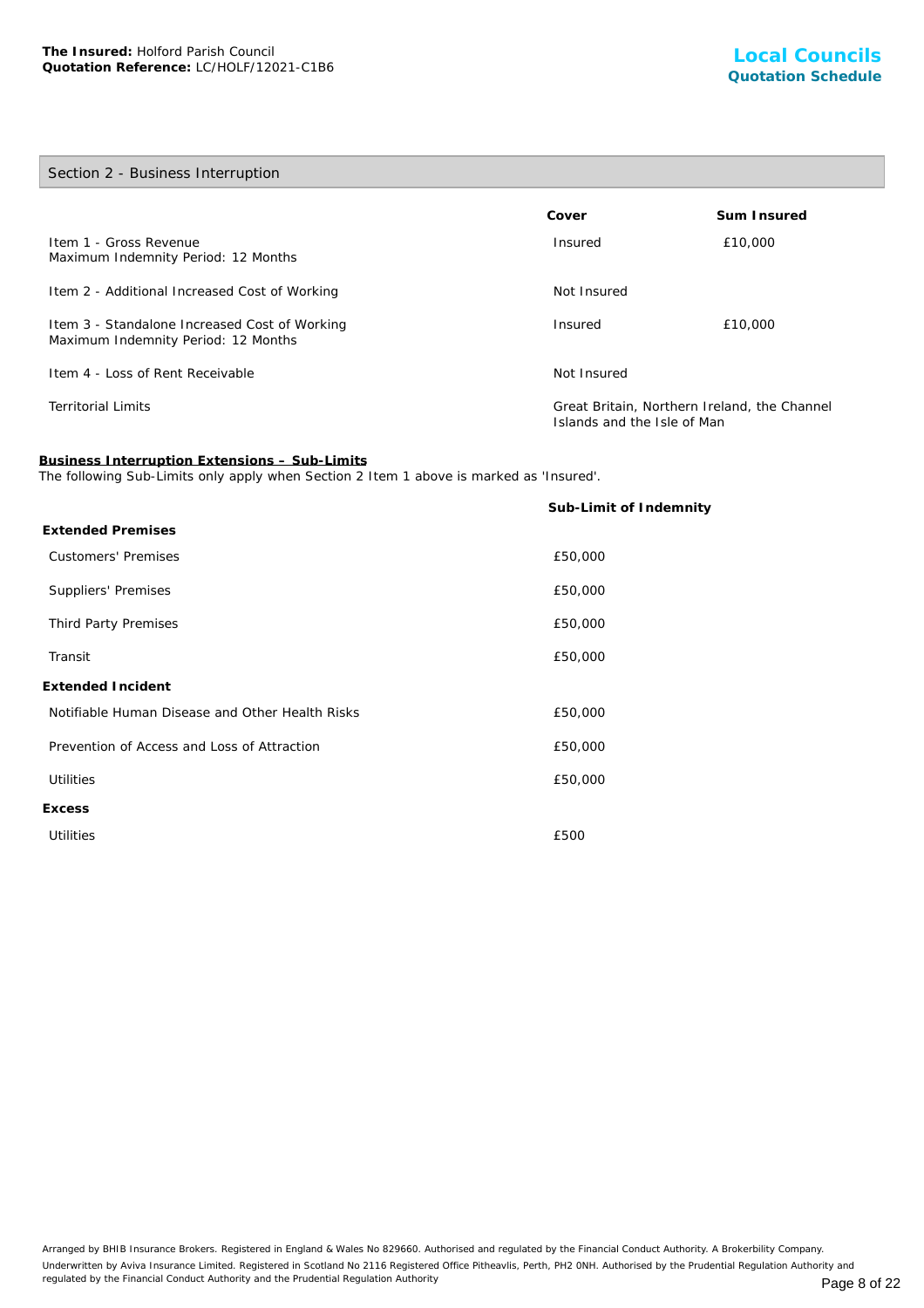## Property Damage and Business Interruption Extensions - Sub-Limits

**Claims Preparation Expenses:** £10,000 any one occurrence and £50,000 in the aggregate for the Period of Insurance

*Applicable to claims above £50,000 in value only*: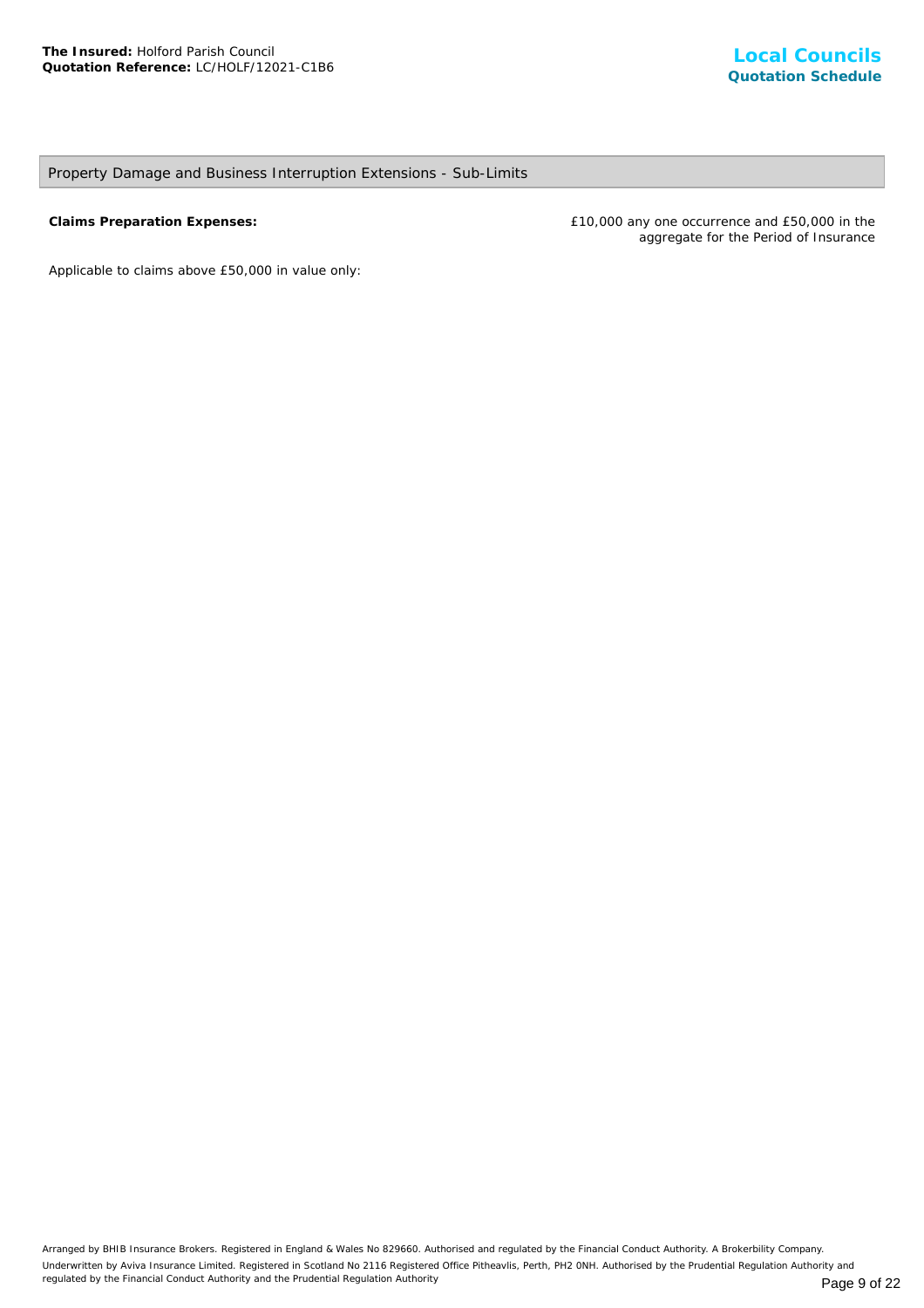## Part B - Liabilities

| Section 3     | Employer's Liability                                                                                  | Limit of Indemnity                                    | £10,000,000 any one claim or series of claims<br>arising out of any one occurrence or series of<br>occurrences consequent on or attributable to one<br>source or original cause |
|---------------|-------------------------------------------------------------------------------------------------------|-------------------------------------------------------|---------------------------------------------------------------------------------------------------------------------------------------------------------------------------------|
|               | <b>Territorial Limits</b>                                                                             |                                                       | Worldwide in connection with the Business<br>conducted by the Insured from premises within<br>Great Britain, Northern Ireland, the Isle of Man<br>and the Channel Islands       |
|               | Employer's Liability - Sub-Limits                                                                     |                                                       |                                                                                                                                                                                 |
|               | Terrorism                                                                                             |                                                       | £5,000,000 any one claim or series of claims<br>arising out of any one occurrence or series of<br>occurrences consequent on or attributable to one<br>source or original cause  |
| Section 4     | Public Liability                                                                                      | Limit of Indemnity                                    | £10,000,000 any one occurrence                                                                                                                                                  |
|               | Products Liability<br>(Personal Injury and or<br>Property Damage caused<br>by the Insured's Products) | Limit of Indemnity                                    | £10,000,000 any one occurrence and in the<br>aggregate for the Period of Insurance                                                                                              |
|               | Pollution Liability                                                                                   | Limit of Indemnity                                    | £10,000,000 any one occurrence and in the<br>aggregate for the Period of Insurance                                                                                              |
|               | <b>Territorial Limits</b>                                                                             |                                                       | Worldwide in connection with the Business<br>conducted by the Insured from premises within<br>Great Britain, Northern Ireland, the Isle of Man<br>and the Channel Islands       |
|               |                                                                                                       | Public and Products Liability Extensions - Sub-Limits |                                                                                                                                                                                 |
|               | Indemnity to Hirer                                                                                    |                                                       | £2,500,000 any one occurrence and in the<br>aggregate for the Period of Insurance                                                                                               |
|               | Advertising Indemnity                                                                                 |                                                       | £1,000,000 any one occurrence and in the<br>aggregate for the Period of Insurance                                                                                               |
| <b>Excess</b> |                                                                                                       |                                                       |                                                                                                                                                                                 |
| Amount        | £250                                                                                                  | to Property Damage                                    | any one claim or series of claims arising out of any one Occurrence relating                                                                                                    |
|               | Nil                                                                                                   | all other claims                                      |                                                                                                                                                                                 |
|               |                                                                                                       |                                                       |                                                                                                                                                                                 |

Arranged by BHIB Insurance Brokers. Registered in England & Wales No 829660. Authorised and regulated by the Financial Conduct Authority. A Brokerbility Company. Underwritten by Aviva Insurance Limited. Registered in Scotland No 2116 Registered Office Pitheavlis, Perth, PH2 0NH. Authorised by the Prudential Regulation Authority and regulated by the Financial Conduct Authority and the Prudential Regulation Authority **Page 10 of 22** Page 10 of 22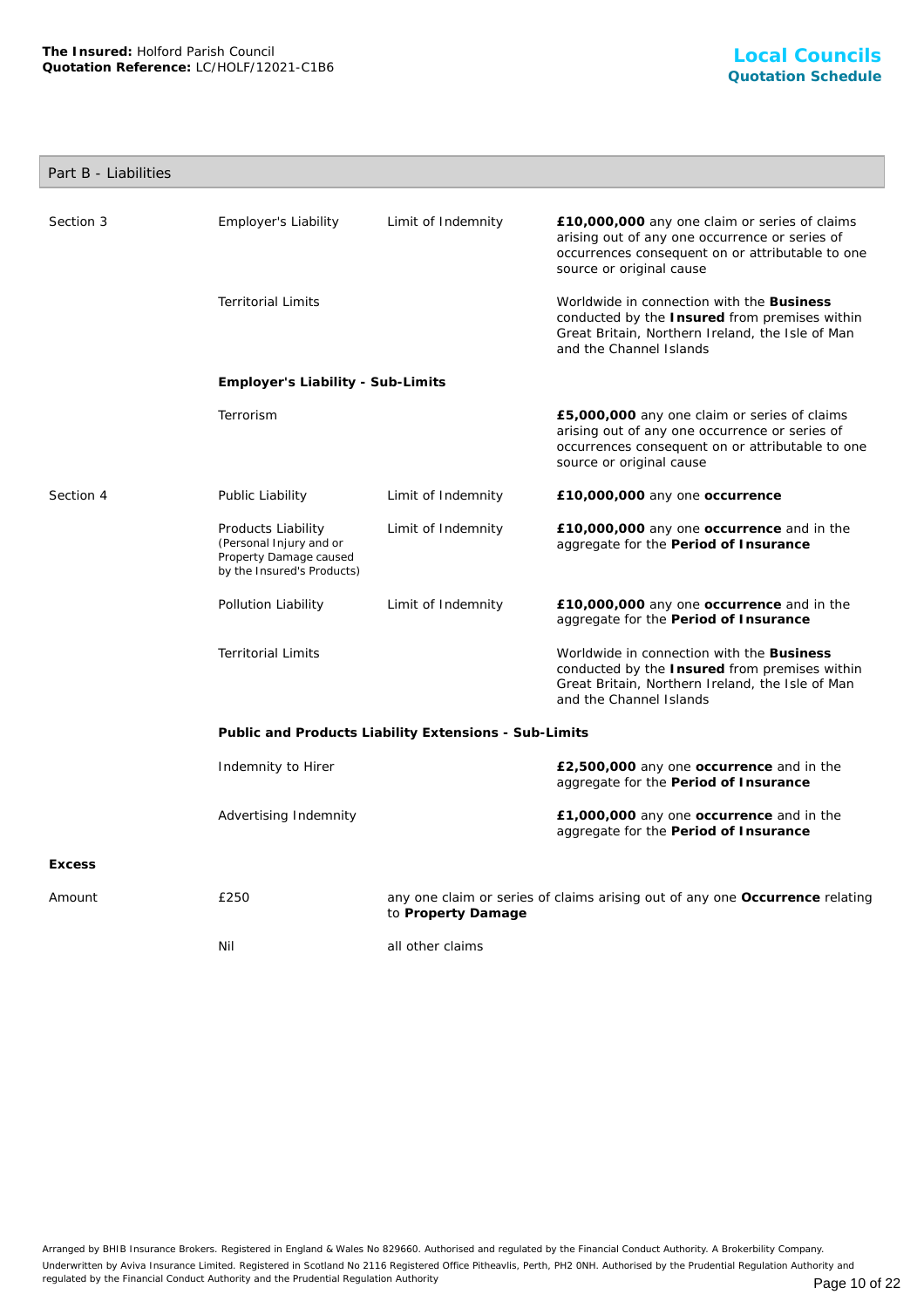## Part C - Additional Covers

| Section 5                     | <b>Fidelity Guarantee</b>                                               | Limit any one Loss        | £100,000 any one occurrence and in the<br>aggregate for the Period of Insurance                                     |
|-------------------------------|-------------------------------------------------------------------------|---------------------------|---------------------------------------------------------------------------------------------------------------------|
|                               |                                                                         | <b>Territorial Limits</b> | Great Britain, Northern Ireland, the Channel<br>Islands and the Isle of Man                                         |
|                               | Sub-Limits                                                              | <b>Auditors Fees</b>      | 10% of the total payment otherwise agreed under<br>the claim subject to a maximum of £50,000<br>payable in addition |
|                               |                                                                         | Re-Writing of Records     | 10% of the total payment otherwise agreed under<br>the claim subject to a maximum of £50,000<br>payable in addition |
| Section 6                     | <b>NCD &amp; Excess Protection</b>                                      |                           | Not Insured                                                                                                         |
|                               | Loss of No Claims Discount                                              |                           | £500                                                                                                                |
|                               | Application of Excess Protection                                        |                           | £250                                                                                                                |
| Section 7                     | Libel and Slander                                                       | Limit of Indemnity        | £250,000 any one occurrence and in the<br>aggregate for the Period of Insurance                                     |
|                               |                                                                         | <b>Territorial Limits</b> | Great Britain, Northern Ireland, the Channel<br>Islands and the Isle of Man                                         |
|                               |                                                                         | Co-Insurance              | 10%                                                                                                                 |
| Section 8                     | Officials Indemnity                                                     | Limit of Indemnity        | £500,000 any one occurrence and in the<br>aggregate for the Period of Insurance                                     |
|                               |                                                                         | <b>Territorial Limits</b> | Great Britain, Northern Ireland, the Channel<br>Islands and the Isle of Man                                         |
| Section 9                     | Personal Accident                                                       |                           | Insured                                                                                                             |
|                               | Operative Time of<br>Cover                                              |                           | Whilst carrying out official duties                                                                                 |
|                               | Scale of Compensation - Ages 16-75                                      |                           |                                                                                                                     |
|                               | 1. Death                                                                |                           | £100,000                                                                                                            |
|                               | 2. Loss of Limb(s), Loss of Hearing, Loss of Sight<br>or Loss of Speech |                           | £100,000                                                                                                            |
|                               | 3. Permanent Total Disablement                                          |                           | £100,000                                                                                                            |
|                               | 4. Temporary Total Disablement                                          |                           | £200 per week                                                                                                       |
|                               | 5. Temporary Partial Disablement                                        |                           | £100 per week                                                                                                       |
| Excess period for items 4 & 5 |                                                                         | 14 days                   |                                                                                                                     |
|                               | Maximum Benefit Period for items 4 & 5                                  |                           | 104 weeks                                                                                                           |
|                               |                                                                         |                           |                                                                                                                     |

In respect of any Insured Person who at the commencement of the current Period of Insurance is between the ages of 76 and 85 years the amounts stated in Items 1 and 2 of the Scale of Compensation are each reduced to £10,000.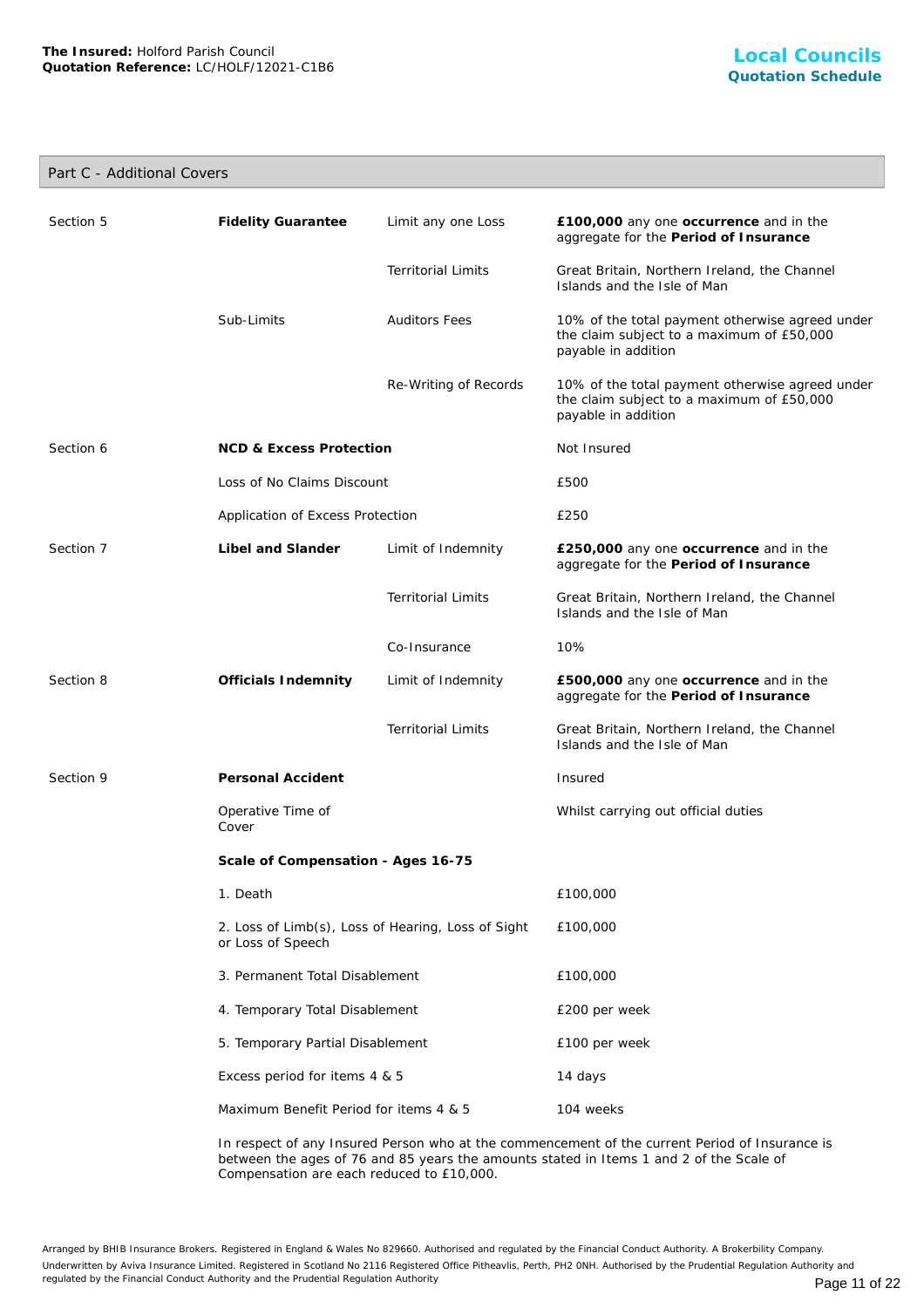#### **Continental Scale**

| The Insured: Holford Parish Council<br>Quotation Reference: LC/HOLF/12021-C1B6 |                           |      |                                                                                                                                                                                                                                       | Local Council<br><b>Quotation Schedu</b>                                                                         |      |
|--------------------------------------------------------------------------------|---------------------------|------|---------------------------------------------------------------------------------------------------------------------------------------------------------------------------------------------------------------------------------------|------------------------------------------------------------------------------------------------------------------|------|
|                                                                                |                           |      | <b>Continental Scale</b>                                                                                                                                                                                                              |                                                                                                                  |      |
|                                                                                |                           |      | Compensation under Item 2 of the Scale of Benefits will be paid in accordance with the following<br>percentages subject of a maximum payment of 100% in the aggregate which the Insured Person has<br>survived for at least one month |                                                                                                                  |      |
|                                                                                | a)                        |      | Permanent Total Disablement                                                                                                                                                                                                           |                                                                                                                  | 100% |
|                                                                                | b)                        |      | Permanent Loss of One or More Limbs                                                                                                                                                                                                   |                                                                                                                  | 100% |
|                                                                                | c)                        |      |                                                                                                                                                                                                                                       | Loss of Limb(s), Loss of Hearing, Loss of Signt or Loss of Speech                                                |      |
|                                                                                |                           | i)   | Loss of Sight in One or Both Eyes or Loss of Hearing in Both Ears                                                                                                                                                                     |                                                                                                                  | 100% |
|                                                                                |                           | ii)  | Loss of Hearing in One Ear                                                                                                                                                                                                            |                                                                                                                  | 10%  |
|                                                                                | d)                        |      | Permanent Loss by Physical Seperation of                                                                                                                                                                                              |                                                                                                                  |      |
|                                                                                |                           | i)   | One Thumb                                                                                                                                                                                                                             |                                                                                                                  |      |
|                                                                                |                           |      | <b>Both Phalanges</b>                                                                                                                                                                                                                 |                                                                                                                  | 20%  |
|                                                                                |                           |      | One Phalange                                                                                                                                                                                                                          |                                                                                                                  | 7%   |
|                                                                                |                           | ii)  | One Index Finger                                                                                                                                                                                                                      |                                                                                                                  |      |
|                                                                                |                           |      | Three Phalanges                                                                                                                                                                                                                       |                                                                                                                  | 9%   |
|                                                                                |                           |      | <b>Both Phalanges</b>                                                                                                                                                                                                                 |                                                                                                                  | 6%   |
|                                                                                |                           |      | One Phalange                                                                                                                                                                                                                          |                                                                                                                  | 2%   |
|                                                                                |                           | iii) | One Other Finger                                                                                                                                                                                                                      |                                                                                                                  |      |
|                                                                                |                           |      | Three Phalanges                                                                                                                                                                                                                       |                                                                                                                  | 7%   |
|                                                                                |                           |      | <b>Both Phalanges</b>                                                                                                                                                                                                                 |                                                                                                                  | 5%   |
|                                                                                |                           |      | One Phalange                                                                                                                                                                                                                          |                                                                                                                  | 2%   |
|                                                                                |                           | iv)  | One Great Toe                                                                                                                                                                                                                         |                                                                                                                  |      |
|                                                                                |                           |      | <b>Both Phalanges</b>                                                                                                                                                                                                                 |                                                                                                                  | 6%   |
|                                                                                |                           |      | One Phalange                                                                                                                                                                                                                          |                                                                                                                  | 3%   |
|                                                                                |                           | iv)  | One Other Toe                                                                                                                                                                                                                         |                                                                                                                  |      |
|                                                                                |                           |      | Three Phalanges                                                                                                                                                                                                                       |                                                                                                                  | 3%   |
|                                                                                |                           |      | <b>Both Phalanges</b>                                                                                                                                                                                                                 |                                                                                                                  | 2%   |
|                                                                                |                           |      | One Phalange                                                                                                                                                                                                                          |                                                                                                                  | 1%   |
|                                                                                |                           |      | <b>Territorial Limits</b>                                                                                                                                                                                                             | Worldwide                                                                                                        |      |
| Section 10                                                                     | Legal Expenses            |      |                                                                                                                                                                                                                                       | Insured                                                                                                          |      |
|                                                                                |                           |      | Limit of Indemnity                                                                                                                                                                                                                    | £250,000                                                                                                         |      |
|                                                                                |                           |      | Employee Compensation Aggregate Limit                                                                                                                                                                                                 | £1,000,000                                                                                                       |      |
|                                                                                | <b>Territorial Limits</b> |      |                                                                                                                                                                                                                                       | As stated in the Policy                                                                                          |      |
| Aviva Legal Helpline                                                           |                           |      |                                                                                                                                                                                                                                       |                                                                                                                  |      |
|                                                                                |                           |      | The Policy provides automatic free access to the Aviva Legal helpline. This is available 24 hours a day, 365 days a year.                                                                                                             |                                                                                                                  |      |
|                                                                                |                           |      |                                                                                                                                                                                                                                       | To contact the Aviva Legal helpline, please phone 0345 300 1899 and have the Policy Number available on request. |      |

| Legal Expenses                        | Insured                 |
|---------------------------------------|-------------------------|
| Limit of Indemnity                    | £250,000                |
| Employee Compensation Aggregate Limit | £1,000,000              |
| <b>Territorial Limits</b>             | As stated in the Policy |

#### **Aviva Legal Helpline**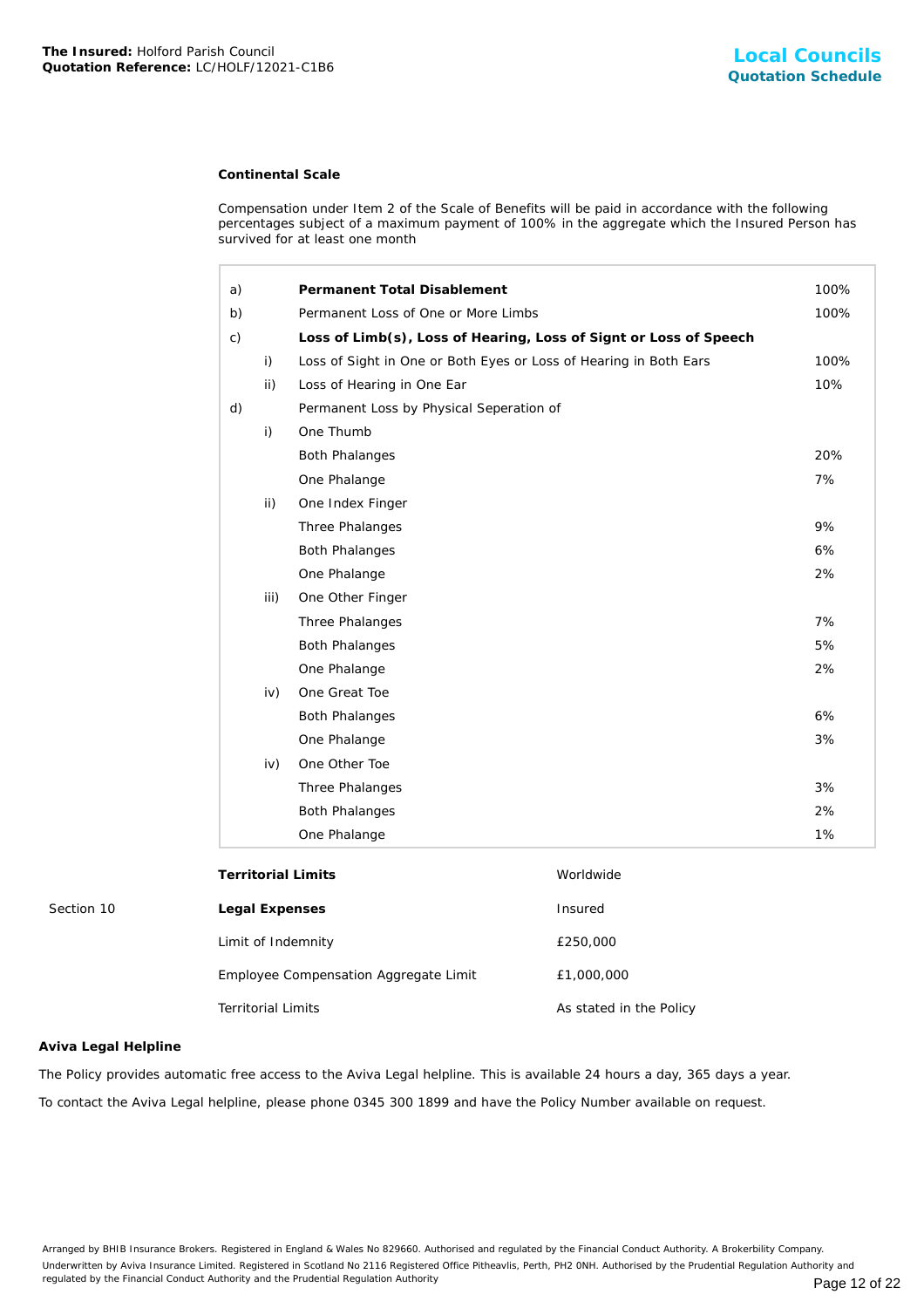#### **Endorsements**

The following endorsements are applicable to your BHIB Local Councils Policy Wording, in addition to the cover provided under the BHIB Local Councils Policy Booklet | v.02.10.2019 policy wording.

Cover is provided effective from the commencement of your Period of Insurance specified in your Policy Schedule at no additional charge, and is subject to the General Conditions, Exclusions and definitions detailed within your policy wording.

#### Additional Endorsements

## **[ 30 ] - Tree Felling and Lopping Cover**

The following Extension is added to Part A - Section One - Property Damage:

The **Insurer** will pay for necessary and reasonable costs and expenses incurred by the **Insured** with the Insurer's consent for the lopping or removal of trees for which the **Insured** is responsible if such trees are considered by an arborologist or other qualified person to be an immediate threat to life or to the **Property Insured**.

However, this Extension will not cover legal or local authority costs involved in removing trees or costs solely incurred to comply with a preservation order.

The liability of the **Insurer** under this extension shall not exceed a maximum of £1,000 any one **Occurrence** and £5,000 any one **Period of Insurance**.

## **[ 31 ] - Fly Tipping Cover**

The following Extension is added to Part A - Section One - Property Damage:

The **Insurer** will pay the reasonable costs of clearing and removing any property illegally deposited in or around the **Premises**.

The liability of the **Insurer** under this extension shall not exceed a maximum of £1,000 any one **Occurrence** and £5,000 any one **Period of Insurance**.

## **[ COVEX ] - General Exclusions - Coronavirus**

The following is added to the General Exclusions at the back of your policy booklet.

- 3. We will not provide cover for any claim in any way directly or indirectly caused by, resulting from or in connection with any of the following, regardless of any other cause or event contributing concurrently or in any other sequence:
	- a. Any Coronavirus (including but not limited to SARS-CoV, SARS-CoV-2 and MERS-CoV) or any disease caused by any Coronavirus (including but not limited to Severe Acute Respiratory Syndrome, COVID-19 and Middle East Respiratory Syndrome); or
	- b. Any mutation or variation of any virus or disease listed under 1 above, or any other disease by any such mutated or varied virus,
	- including, without limitation to the scope of the foregoing:
		- i. Any measures taken by any governmental, public or other authority or any other person for the prevention, suppression, mitigation, cleaning or removal of any virus or disease referred to in a. or b. above,
		- or
		- ii. Any fear or threat of a. , b. or i. above.

However, this Policy Exclusion does not apply in respect of the following Sections when insured by this policy

- a. Employers' Liability
- b. Public and Products Liability
- c. Fidelity Guarantee
- d. Officials Indemnity
- e. Personal Accident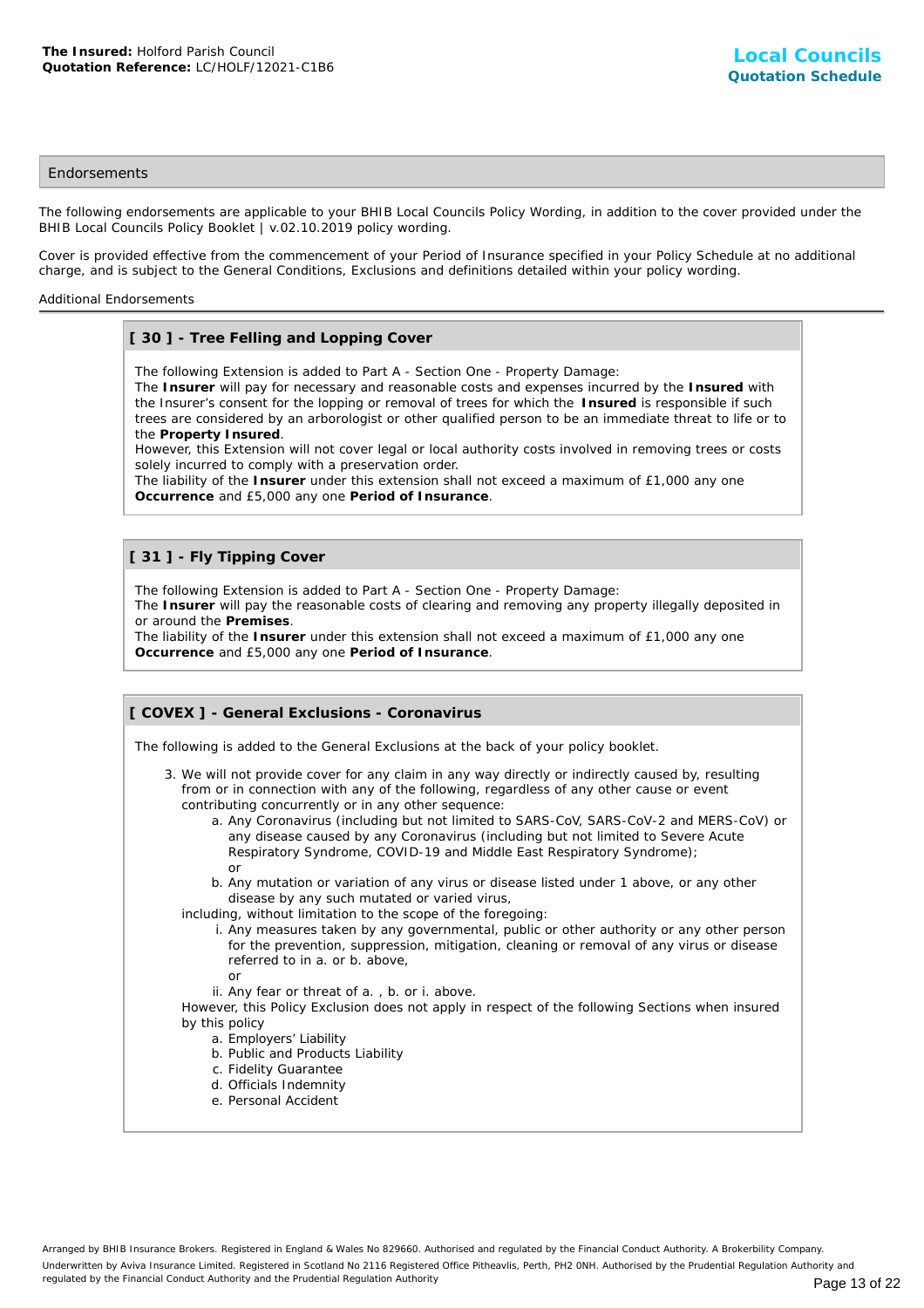## **[ GDPRCLP ] - Data Protection Act wording amendment (CLP)**

**Part C Section 10 Legal Expenses** The Data Protection clause is restated as follows **2. Legal defence B. Data Protection**

- 1. The Insurer will defend the legal rights of an Insured Person following civil action taken against the **Insured Person** for compensation under Section 13 of the Data Protection Act 1998 or under Article 82 of the General Protection Regulation (Regulation (EU) 2016/679) or under any legislation implementing the General Data Protection Regulation or under any replacement legislation in respect of any of the foregoing. The **Insurer** will also pay any compensation award made against the **Insured Person** under Section 13 of the Data Protection Act 1998) or under Article 82 of the General Protection Regulation (Regulation (EU) 2016/679) or under any legislation implementing the General Data Protection Regulation or under any replacement legislation in respect of any of the foregoing.
- 2. The Insurer will represent the Insured in appealing against the refusal of the Information Commissioner to register the **Insured's** application for registration or alteration of registered particulars or an appeal against an Enforcement Deregistration or Transfer Prohibition Notice.

Provided that at the time of the insured incident, the **Insured** is registered with the Information Commissioner in respect of Contingency 2B a)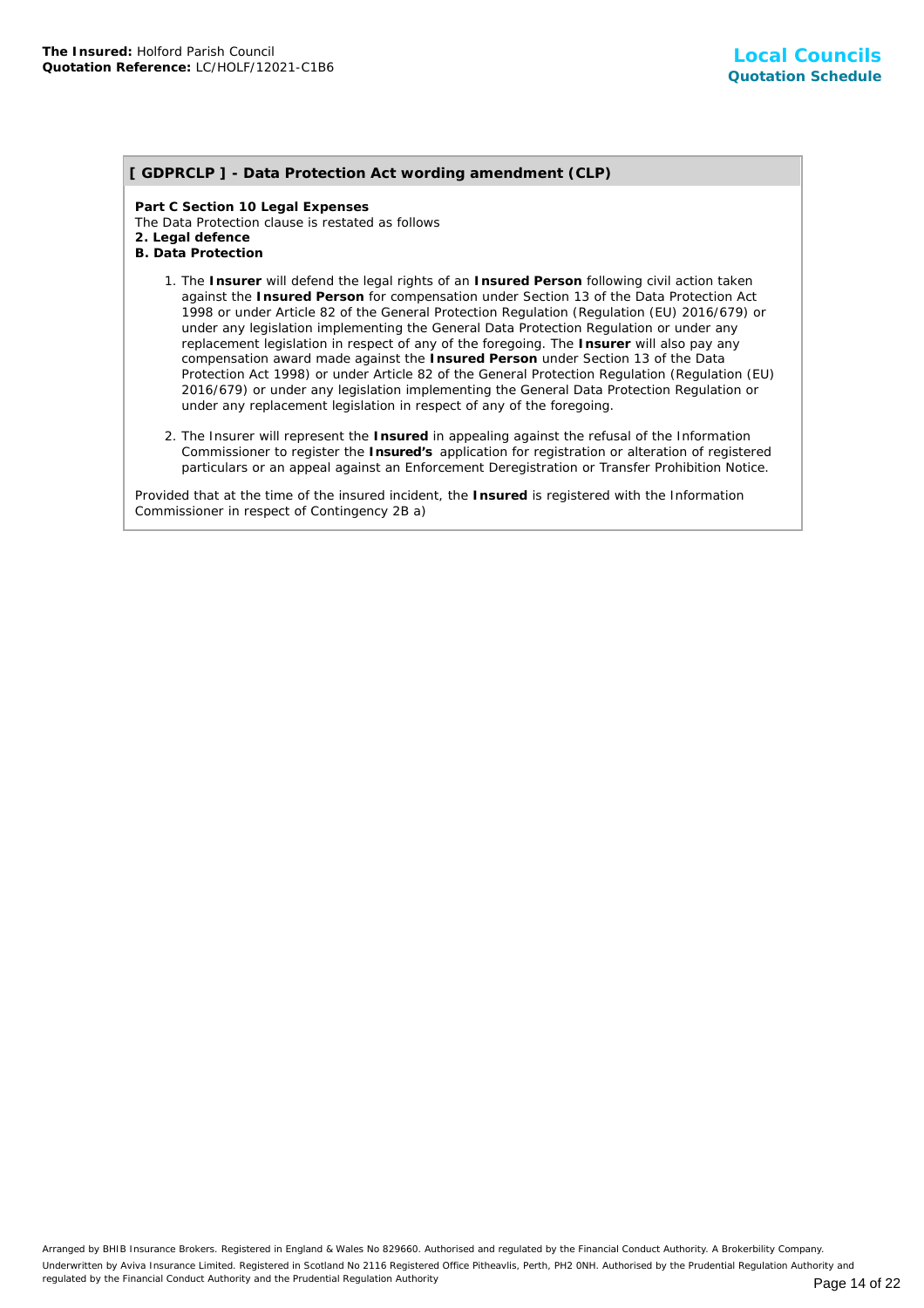## **[ GDPRELPL ] - Data Protection Act wording amendment (EL/PL)**

#### 4. Data Protection Act

The indemnity provided by this Extension is on a "claims made" basis

Under this Extension the **Insurer** will indemnify the **Insured** and if the **Insured** so requests any **Person Entitled to Indemnity** in respect of their liability to pay

- a. compensation in respect of damage or distress arising under Section 13 of the Data Protection Act 1998 or under Article 82 of the General Protection Regulation(Regulation(EU) 2016/679)under any legislation implementing the General Data Protection Regulation or under any replacement legislation in respect of any of the foregoing and defence costs and expenses incurred with the consent of the **Insurer**
- b. defence costs incurred with the consent of the Insurer in relation to a prosecution brought under the Data Protection Act 1998 or under Article 82 of the General Protection Regulation(Regulation(EU) 2016/679) or under any legislation implementing the General Data Protection Regulation or under any replacement legislation in respect of any of the foregoing

The maximum We will pay for all claims happening during any one period of Insurance is £1,000,000

#### Provided that

a. Item a) of this Extension shall not apply

 i) in respect of Section 3 Employers' Liability to such damage or distress that is not suffered by an **Employee**

 ii) in respect of Section 4 Public and Products Liability to such damage or distress that is suffered by an **Employee**

iii) to the extent that an indemnity is provided elsewhere in this **Policy**

a. Item b) of this Extension shall not apply

 i) in respect of Section 3 Employers' Liability where the infringement leading to the prosecution does not relate to the personal data of an **Employee**

 ii) in respect of Section 4 Public and Products Liability where the infringement leading to the prosecution relates to the personal data of an **Employee**

- a. this Extension is subject to the Insured having registered in accordance with the terms of the Data Protection Act 1998 or under Article 82 of the General Protection Regulation (Regulation (EU) 2016/679) or under any legislation implementing the General Data Protection Regulation or under any replacement legislation in respect of any of the foregoing
- b. any claim for compensation is first made or prosecution first brought against the **Insured** during the **Period of Insurance**
- c. this Extension will not apply in respect of
- i. the payment of fines or penalties
- ii. the cost of replacing reinstating rectifying or erasing any data
- iii. claims which arise out of circumstances notified to previous insurers or known to the Insured at inception of this **Policy**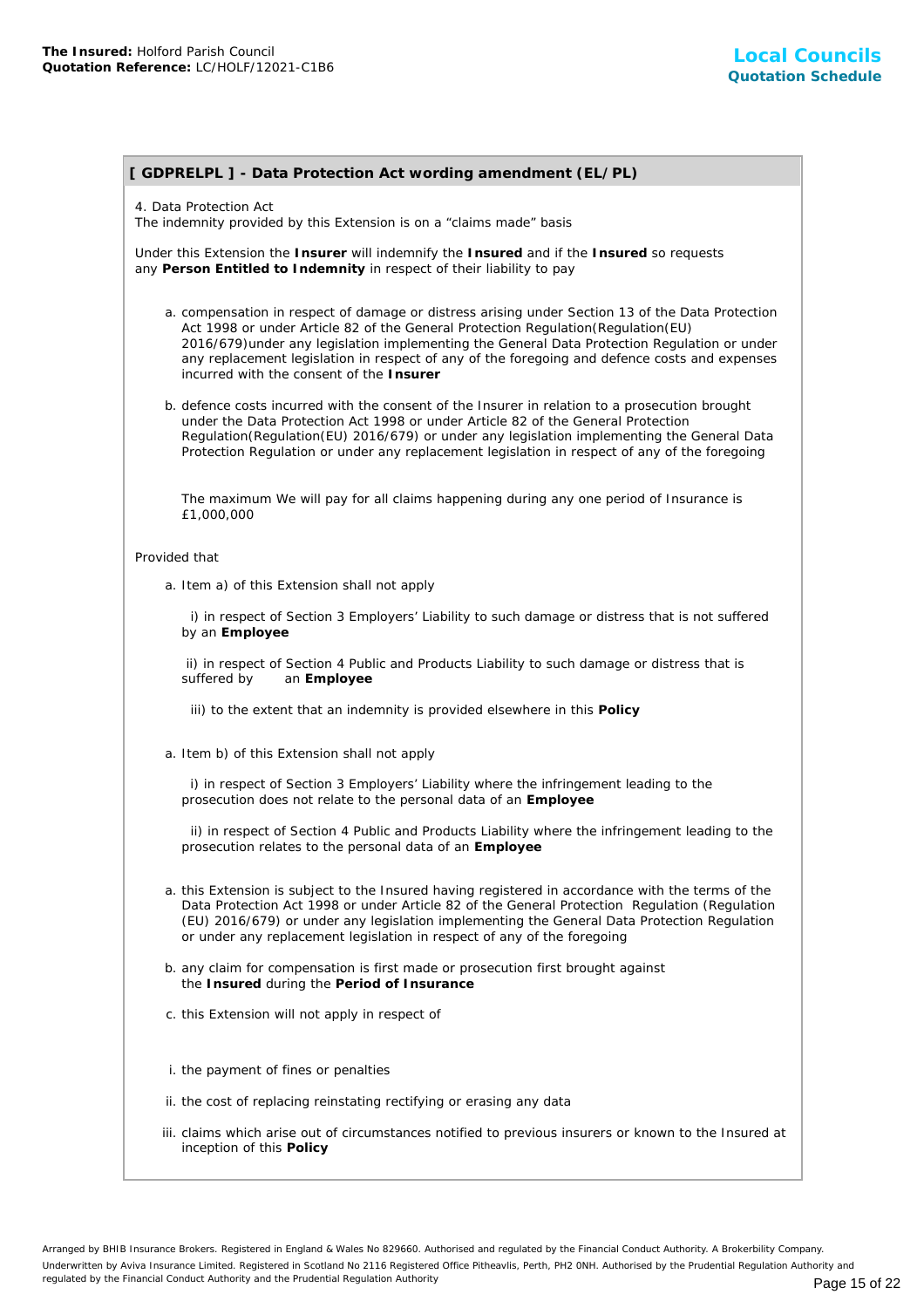## **[ IL001 ] - Index Linking**

**Sums Insured** and/or Declared Values will be adjusted to take into account movements in the appropriate index and renewal premiums will be based on the adjusted **Sums Insured** and/or Declared Values.

For **Contents** and other **Property** specifically described in the **Schedule** (other than **Stock**), the Retail Price index (or some other suitable index **the Insurers** decides upon) will be used. The above percentage changes will continue to be applied between the date of any damage and the date when replacement or repair has been completed.

## **[ KEYPERSONS ] - Key Persons**

Two - Business Interruption:

The **Insurer** will indemnify the **Insured** against;

- 1. death of the Insured's Clerk, Deputy Clerk, Grounds Man or Deputy Grounds Man or total and permanent disablement of the **Insured**'s **Clerk**, **Deputy Clerk, Grounds Man or Deputy Grounds Man** which prevents them from attending to their normal occupation,
- 2. injury caused by accidental and violent means of Insured's Clerk, Deputy Clerk, Grounds **Man or Deputy Grounds Man**
- 3. illness of the **Insured**'s **Clerk**, **Deputy Clerk, Grounds Man or Deputy Grounds Man**

We will only pay the additional costs and/or expenses necessarily and reasonably incurred solely to prevent limitation of the normal activities undertaken by the **Insured** which but for such additional costs and/or expenses would have taken place. The liability of the Insurer under this extension shall not exceed a maximum of £500 per week, and £10,000 in any one **Period of Insurance**.

In the event of a claim under this Extension the **Insured** must supply the following documentary evidence at their own expense;

 1. Confirmation of the dates of period of absence being claimed for including the date the absence

 commenced and the date the Key Person resumed their duties on behalf of The **Insured** 2. Receipts and bills in whichever form We may require substantiating the costs of the services

incurred and or the persons employed to replace **Insured**'s **Clerk**, **Deputy Clerk, Grounds Man or Deputy**

 **Grounds Man** during their period of absence

#### Exclusions to this extension

We will not make payment under this Extension where

- 1. the Accidental Bodily Injury to or illness of the Insured's Clerk, Deputy Clerk, Grounds Man **or Deputy Grounds Man** is directly or indirectly caused by or results from:
	- (a) any physical defect, infirmity or medical condition known to the Key Person at the inception date

 of this policy, unless the defect, infirmity or condition has been without the need for any medical

 advice or medical treatment during the 24 month period preceding the inception date of this

policy;

 (b) the **Insured**'s **Clerk**, **Deputy Clerk, Grounds Man or Deputy Grounds Man** taking or

 using drugs or controlled substances (other than drugs legally and appropriately prescribed by a

qualified medical practitioner and properly used by the Key Person

(c) pregnancy or any condition connected with pregnancy or childbirth

 (d) any criminal act by the **Insured** or the **Insured**'s **Clerk**, **Deputy Clerk, Grounds Man or**

 **Deputy Grounds Man**

2. any period of absence lasts less than 14 days injury or illness must exceed a period of 14 days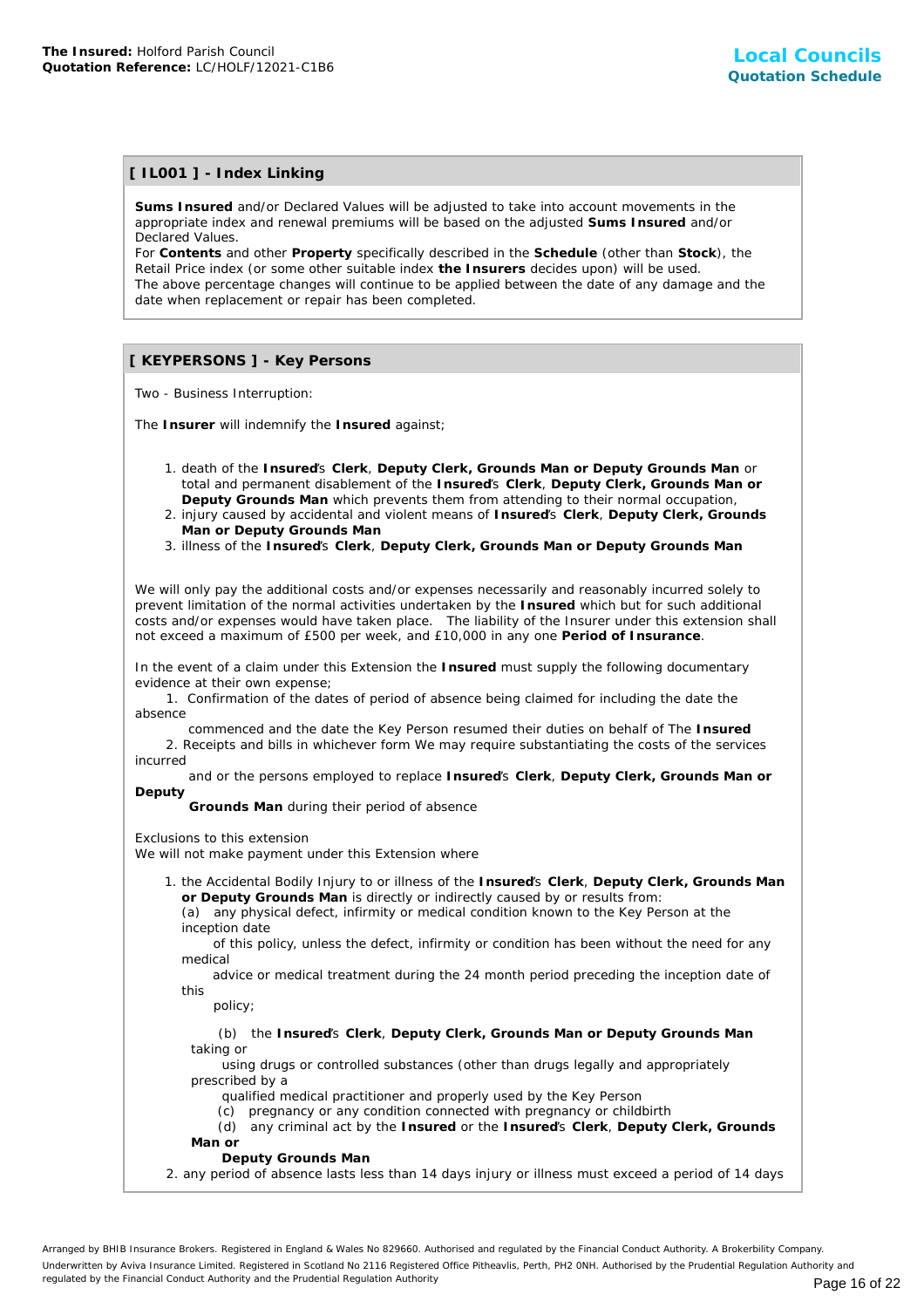## **[ SKATE ] - Skate Park Endorsement**

If in relation to any claim you have failed to fulfil any of the following conditions, You will lose Your right to indemnity payment for that claim.

You must ensure that in connection with skateboard parks

- 1. all structures including the skating surfaces
	- a. are manufactured and installed to the appropriate standard and maintained in good condition
	- b. are inspected by a competent person at least weekly and

i. all defects or risks to health or safety immediately rectified

or

- 1. a. ii. the structure taken out of use
- 2. You will erect where necessary suitable signs detailing any information that is necessary for the safe us of the facility and clearly stating any restrictions on its use
- 3. You will determine where supervision is necessary and ensure that it is provided whenever the facilities are in use.

We will not provide indemnity in respect of Bodily Injury to persons taking part in activities in the Skateboard Park unless caused by defects in the structure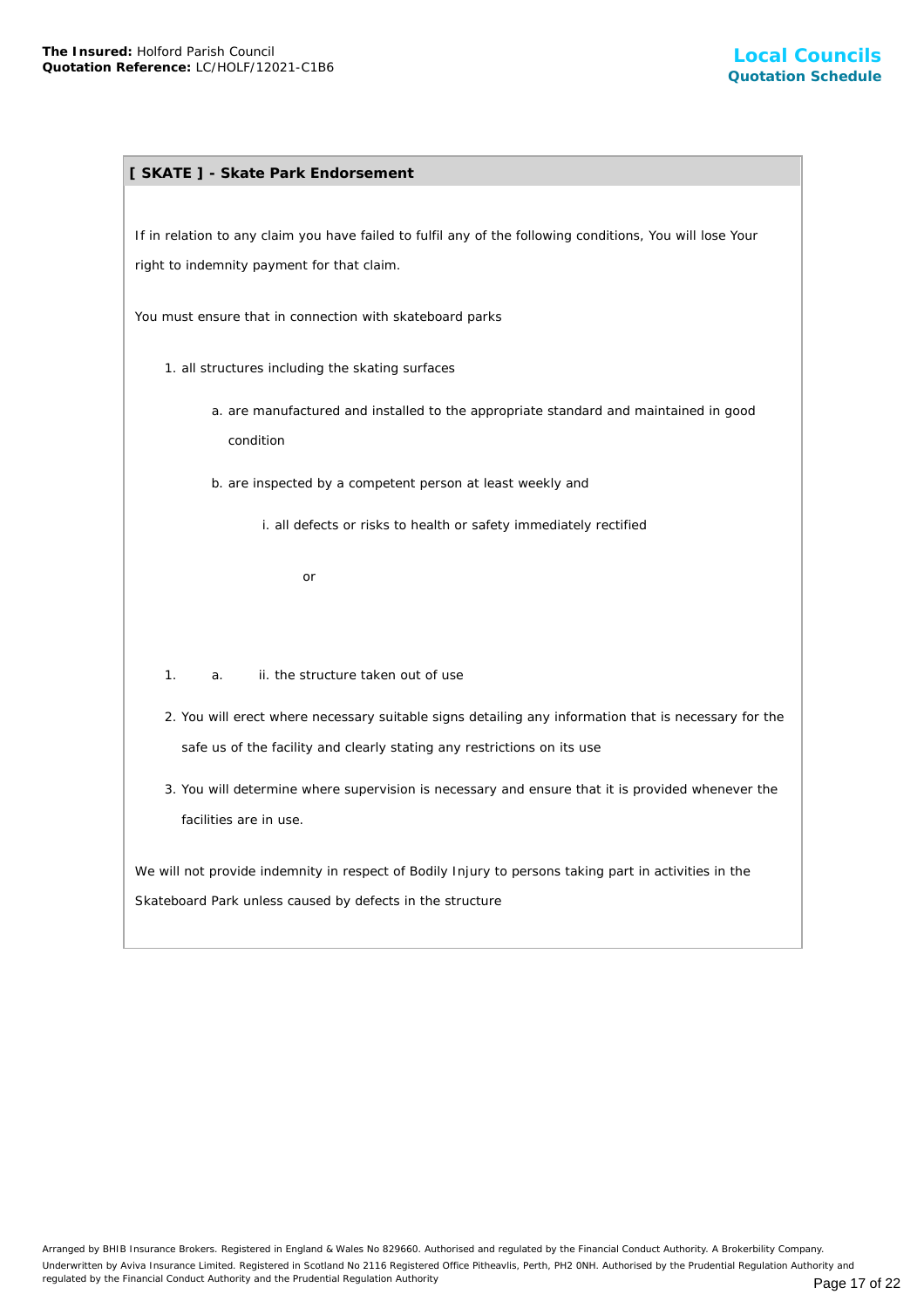Local Council Awards Scheme (LCAS) Status

The Local Council Awards Scheme has not been attained.

Arranged by BHIB Insurance Brokers. Registered in England & Wales No 829660. Authorised and regulated by the Financial Conduct Authority. A Brokerbility Company. Underwritten by Aviva Insurance Limited. Registered in Scotland No 2116 Registered Office Pitheavlis, Perth, PH2 0NH. Authorised by the Prudential Regulation Authority and regulated by the Financial Conduct Authority and the Prudential Regulation Authority **Page 18 of 22** Page 18 of 22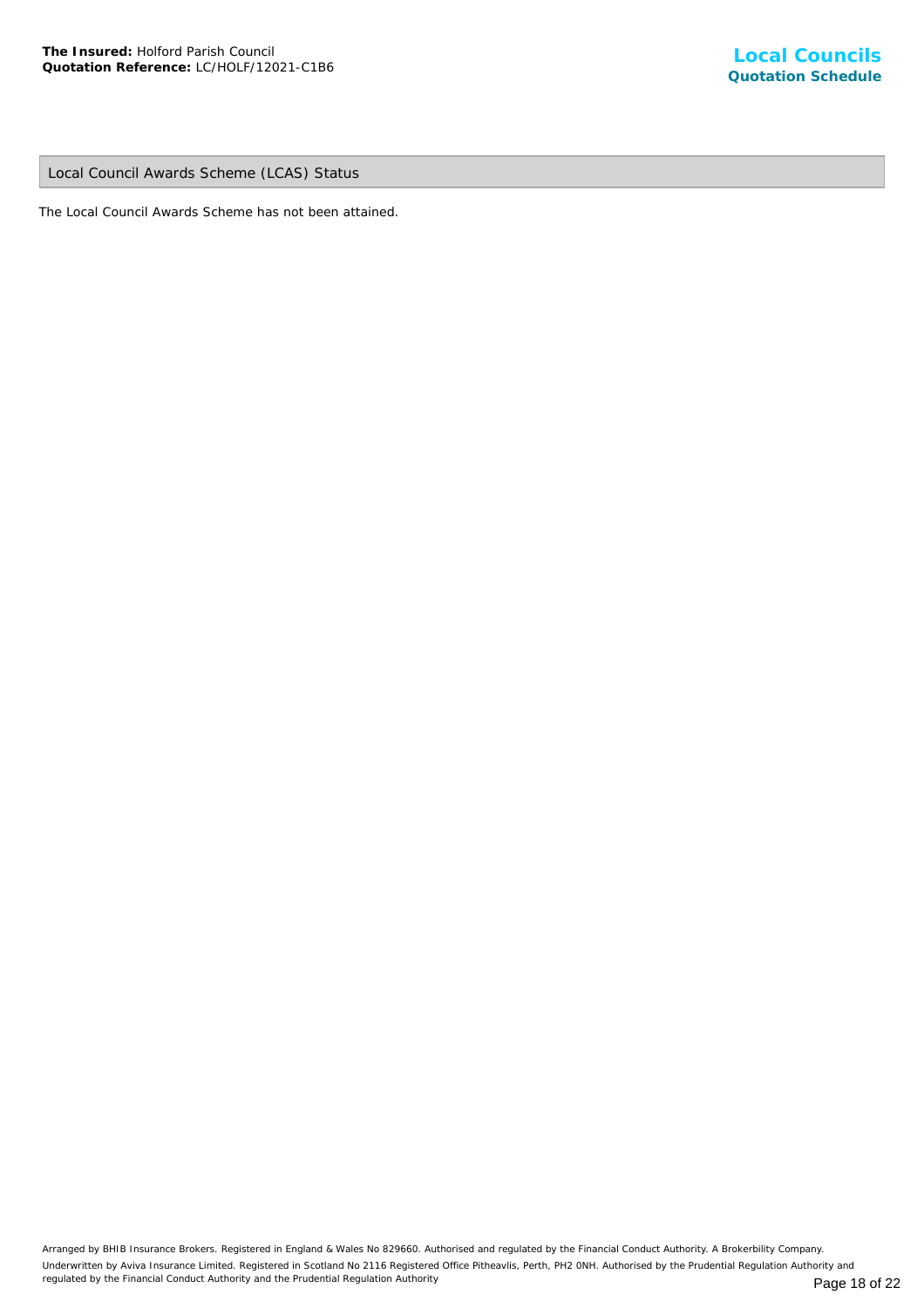### **Important Information**

#### **Data Protection – Privacy Notice**

#### **Personal Information**

We collect and use personal information about you so that we can provide you with a policy that suits your insurance needs. This notice explains the most important aspects of how we use your information but you can get more information about the terms we use and view our full privacy policy at www.aviva.co.uk/privacypolicy or request a copy by writing to us at Aviva, Freepost, Mailing Exclusion Team, Unit 5, Wanlip Road Ind Est, Syston, Leicester LE7 1PD.

The data controller responsible for this personal information is Aviva Insurance Limited as the insurer of the product. Additional controllers include BHIB Insurance Brokers, who are responsible for the sale and distribution of the product, and any applicable reinsurers.

#### **Personal information we collect and how we use it**

We will use your personal information:

- to provide you with insurance: we need this to decide if we can offer insurance to you and if so on what terms and also to administer your policy, handle any claims and manage any renewal,
- to support legitimate interests that we have as a business: we need this to manage arrangements we have with reinsurers, for the detection and prevention of fraud and to help us better understand our customers and improve our customer engagement (this includes marketing, customer analytics and profiling),
- to meet any applicable legal or regulatory obligations: we need this to meet compliance requirements with our regulators (e.g. Financial Conduct Authority), to comply with law enforcement and to manage legal claims, and
- to carry out other activities that are in the public interest: for example we may need to use personal information to carry out anti-money laundering checks.

As well as collecting personal information about you, we may also use personal information about other people, for example family members you wish to insure on a policy. If you are providing information about another person we expect you to ensure that they know you are doing so and are content with their information being provided to us. You might find it helpful to show them this privacy notice and if they have any concerns please contact us in one of the ways described below.

The personal information we collect and use will include name, address and date of birth, financial information and details of your business and property. If a claim is made we will also collect personal information about the claim from you and any relevant third parties. We may also need to ask for details relating to the health or any unspent offences or criminal convictions of you or somebody else covered under your policy. We recognise that information about health and offences or criminal convictions is particularly sensitive information. Where appropriate, we will ask for consent to collect and use this information.

If we need your consent to use personal information, we will make this clear to you when you complete an application or submit a claim. If you give us consent to using personal information, you are free to withdraw this at any time by contacting us – refer to the "Contacting us" details below. Please note that if consent to use information is withdrawn we may not be able to continue to provide the policy or process claims and we may need to cancel the policy.

Of course, you don't have to provide us with any personal information, but if you don't provide the information we need we may not be able to proceed with your application or any claim you make. Some of the information we collect as part of this application may be provided to us by a third party. This may include information already held about you and your business and property within the Aviva group, including details from previous quotes and claims, information we obtain from publicly available records, our trusted third parties and from industry databases, including fraud prevention agencies and databases.

#### **Credit Searches**

To ensure the Insurer has the necessary facts to assess your insurance risk, verify your identity, help prevent fraud and provide you with our best premium and payment options, the Insurer may need to obtain information relating to you at quotation, renewal and in certain circumstances where policy amendments are requested. The Insurer or their agents may:

- undertake checks against publicly available information (such as electoral roll, county court judgments, bankruptcy orders or repossession(s). Similar checks may be made when assessing claims,
- carry out a quotation search from a credit reference agency (CRA) which will appear on your credit report and be visible to other credit providers. It will be clear that this is a quotation search rather than a credit application.

The identity of our CRA and the ways in which they use and share personal information, are explained in more detail at www.callcredit.co.uk/crain.

#### **Automated decision making**

We carry out automated decision making to decide whether we can provide insurance to you and on what terms, deal with claims or carry out fraud checks. In particular we use an automated underwriting engine to provide on-line quotes, using the information we have collected.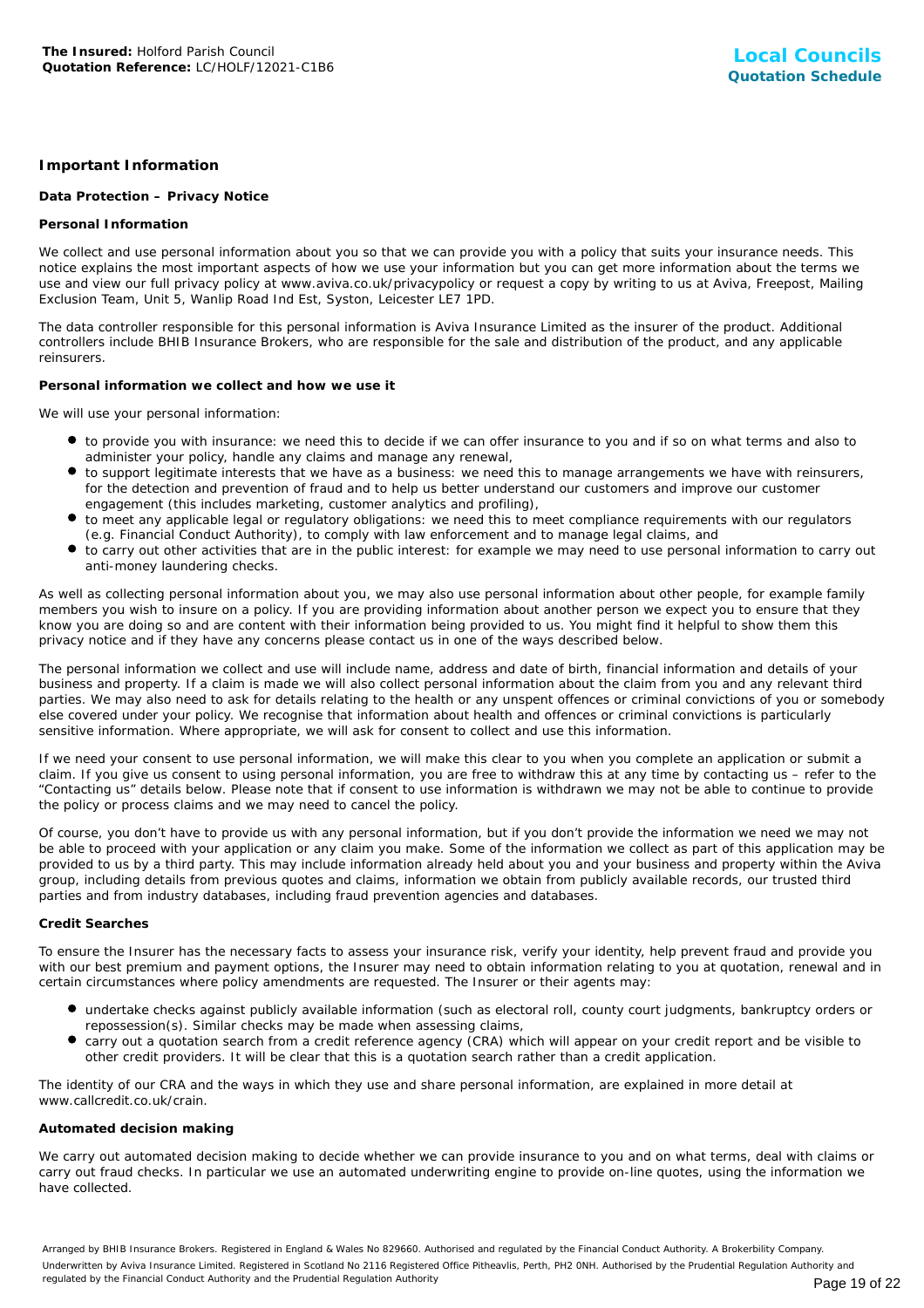#### **How we share your personal information with others**

We may share your personal information:

- with the Aviva group, our agents and third parties who provide services to us, and your intermediary and other insurers (either directly or via those acting for the insurer such as loss adjusters or investigators) to help us administer our products and services,
- with regulatory bodies and law enforcement bodies, including the police, e.g. if we are required to do so to comply with a relevant legal or regulatory obligation,
- with other organisations including insurers, public bodies and the police (either directly or using shared databases) for fraud prevention and detection purposes,
- with reinsurers who provide reinsurance services to Aviva and for each other. Reinsurers will use your data to decide whether to provide reinsurance cover, assess and deal with reinsurance claims and to meet legal obligations. They will keep your data for the period necessary for these purposes and may need to disclose it to other companies within their group, their agents and third party service providers, law enforcement and regulatory bodies.

Some of the organisations we share information with may be located outside of the European Economic Area ("EEA"). We'll always take steps to ensure that any transfer of information outside of Europe is carefully managed to protect your privacy rights. For more information on this please see our Privacy Policy or contact us.

#### **Marketing**

We may use personal information we hold about you across the Aviva Group to help us identify and tailor products and services that may be of interest to you. We will do this in accordance with any marketing preferences you have provided to us. We may continue to do this after your policy has ended.

If you wish to amend your marketing preferences please contact us:

By phone: 01603 622200 or +44 1603 604999 (from abroad)

#### By email: helpdesk@aviva.co.uk

By Post: Aviva, Freepost, Mailing Exclusion Team, Unit 5, Wanlip Road Ind Est, Syston, Leicester, LE7 1PD

To see how you can change your preferences in MyAviva or view your choices for online advertising visit our full Privacy Policy at www.aviva.co.uk/privacypolicy

#### **How long we keep your personal information for**

We maintain a retention policy to ensure we only keep personal information for as long as we reasonably need it for the purposes explained in this notice. We need to keep information for the period necessary to administer your insurance and deal with claims and queries on your policy. We may also need to keep information after our relationship with you has ended, for example to ensure we have an accurate record in the event of any complaints or challenges, carry out relevant fraud checks, or where we are required to do so for legal, regulatory or tax purposes.

#### **Your rights**

You have various rights in relation to your personal information, including the right to request access to your personal information, correct any mistakes on our records, erase or restrict records where they are no longer required, object to use of personal information based on legitimate business interests, ask not to be subject to automated decision making if the decision produces legal or other significant effects on you, and data portability. For more details in relation to your rights, including how to exercise them, please see our full privacy policy or contact us – refer to the "Contacting us" details below.

#### **Contacting us**

If you have any questions about how we use personal information, or if you want to exercise your rights stated above, please contact our Data Protection team by either emailing them at dataprt@aviva.com or writing to the Data Protection Officer, Level 4, Pitheavlis, Perth PH2 0NH.

If you have a complaint or concern about how we use your personal information, please contact us in the first instance and we will attempt to resolve the issue as soon as possible. You also have the right to lodge a complaint with the Information Commissioners Office at any time.

#### **Fraud Prevention and Detection**

In order to prevent and detect fraud we may at any time

- **Share information about you with other organisations and public bodies including the Police**
- Undertake credit searches and additional fraud searches
- Check and/or file your details with fraud prevention agencies and databases, and if you give us false or inaccurate information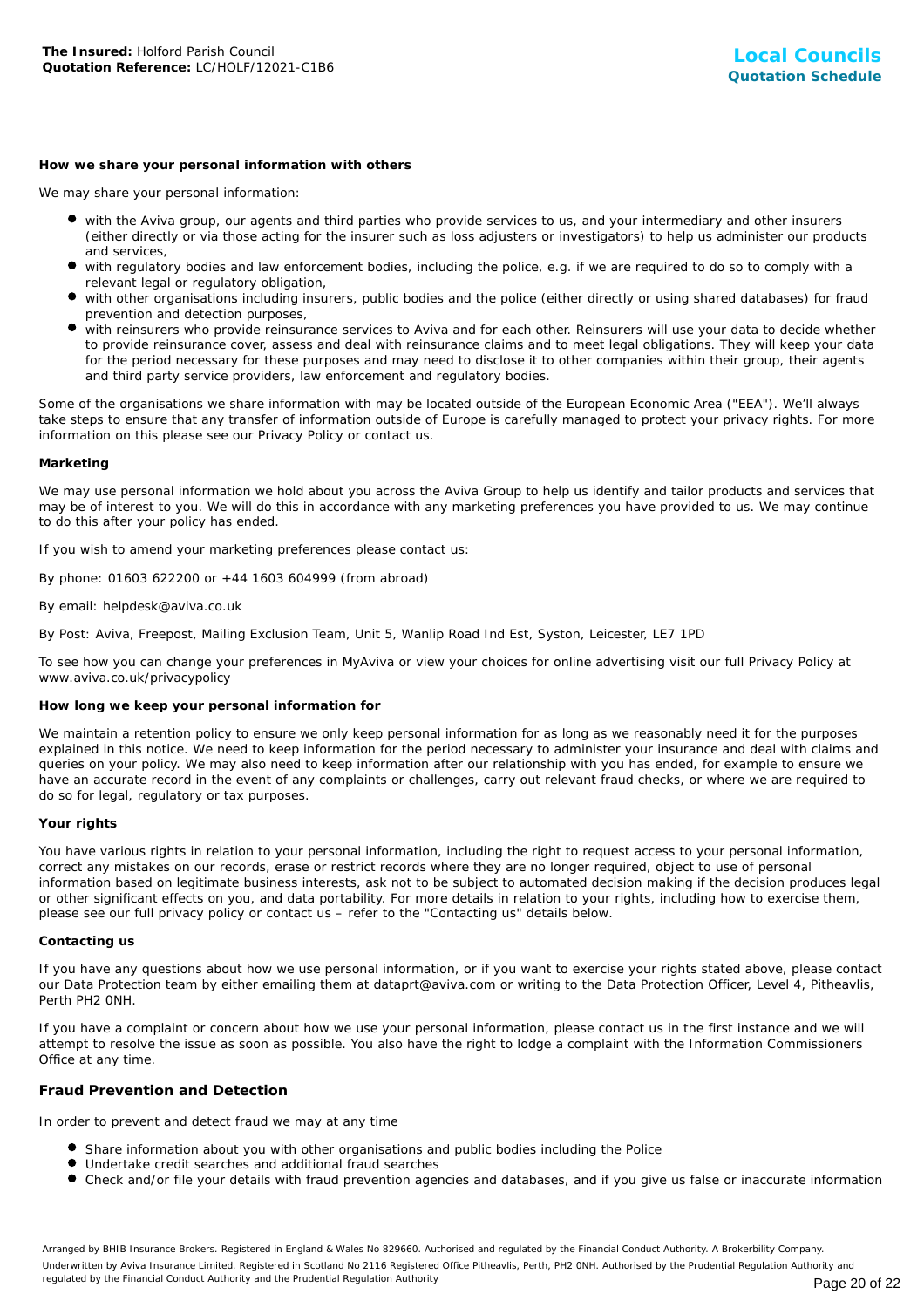and we suspect fraud, we will record this to prevent fraun and money laundering.

We can supply on request further details of the databases we access or contribute to. If you require further details please contact us.

Policy Investigation Unit, Aviva, Cruan Business Centre, Westerhill Business Park, 123 Westerhill Road, Bishopbriggs, Glasgow, G64 2QR.Telephone: 0345 300 0597. Email PIUUKDI@AVIVA.COM

We and other organisations may also search these agencies and databases to

- Help make decisions about the provision and administration of insurance, credit and related services for you and members of your household
- Trace debtors or beneficiaries, recover debt, prevent fraud and to manage your accounts or insurance policies
- Check your identity to prevent money laundering, unless you provide us with other satisfactory proof of identity.
- Check details of job applicants and employees.

#### **Claims History**

- Under the conditions of your policy you must tell us about any Insurance related incidents (such as fire, water damage, theft or an accident) whether or not they give rise to a claim. When you tell us about an incident we will pass information relating to it to a database.
- We may search these databases when you apply for insurance, in the event of any incident or claim, or at time of renewal to validate your claims history or that of any other person or property likely to be involved in the policy or claim.

You should show these notices to anyone who has an interest in the insurance under the policy.

#### **Complaints Procedure**

We hope that you will be very happy with the service that we provide. However, if for any reason you are unhappy with it, we would like to hear from you.

In the first instance, please contact your insurance adviser or usual Aviva point of contact.

Aviva are covered by the Financial Ombudsman Service. If you have complained to us and we have been unable to resolve your complaint, you may be entitled to refer it to this independent body. Following the complaints procedure does not affect your right to take legal action.

If you have taken a product out with us online or by telephone you can also use the European Commission's Online Dispute Resolution for logging complaints. To use this service the European Commission has also provided an Online Dispute Resolution Service for logging complaints. To use this service please go to: http://ec.europa.eu/odr

#### **Financial Services Compensation Scheme**

Aviva are members of the Financial Services Compensation Scheme (FSCS). You may be entitled to compensation from the scheme if they cannot meet their obligations, depending on the type of insurance and circumstances of your claim. Further information about the compensation scheme arrangements is available from the FSCS (www.fscs.org.uk)

#### **Choice of Law**

The appropriate law as set out below will apply unless you and the insurer agree otherwise.

- 1. The law applying in that part of the United Kingdom, Channel Islands or Isle of Man in which you, the policyholder, normally live or (if applicable) the first named policyholder normally lives, or
- 2. In the case of a business, the law applying in that part of the United Kingdom, Channel Islands or Isle of Man where it has its principal place of business, or
- 3. Should neither of the above be applicable, the law of England and Wales will apply.

#### **Telephone Call Charges and Recording**

Calls to 0800 numbers from UK landlines and mobiles are free. The cost of calls to 03 prefixed numbers are charged at national call rates (charges may vary dependent on your network provider) and are usually included in inclusive minute plans from landlines and mobiles. For our joint protection telephone calls may be recorded and/or monitored.